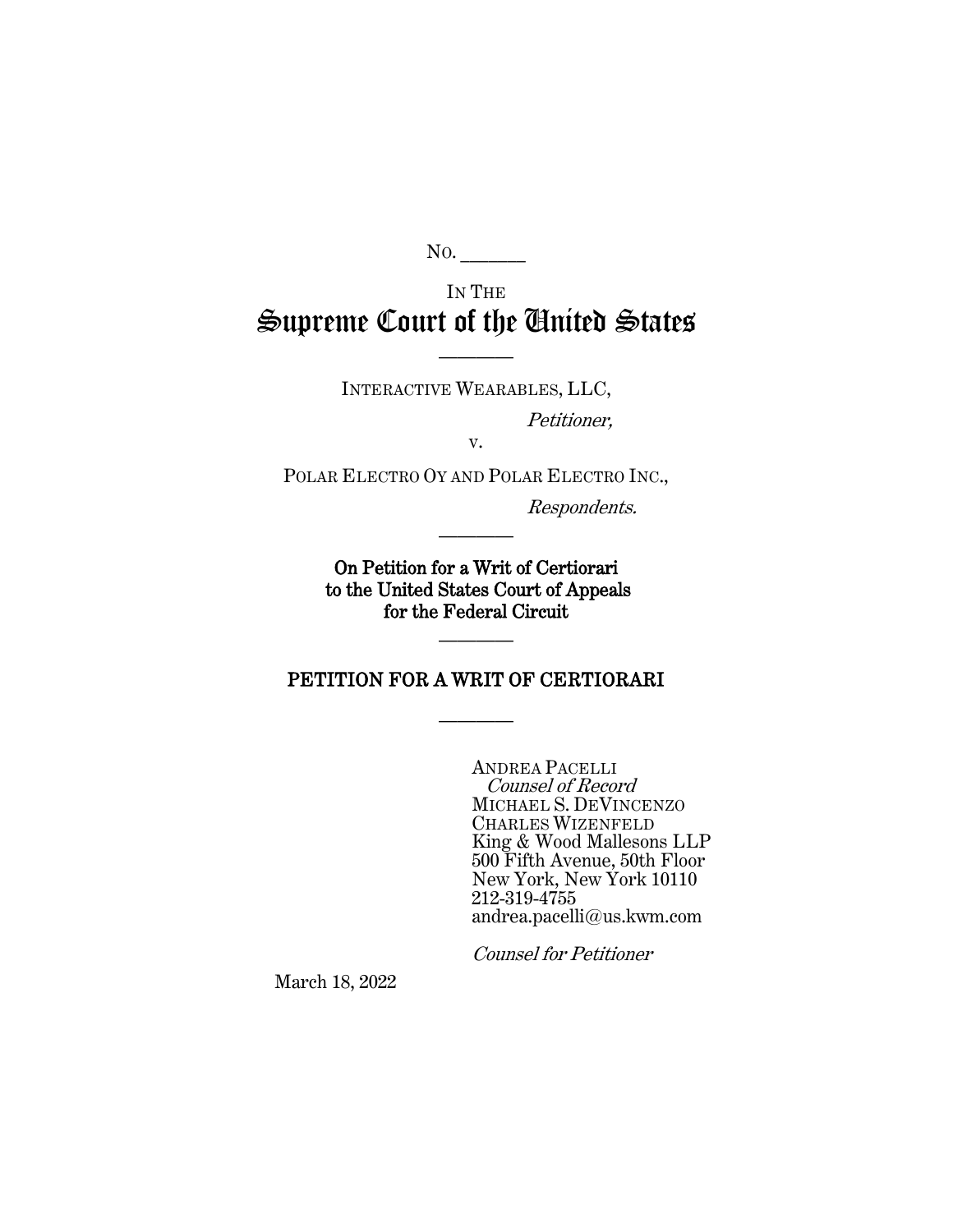#### QUESTIONS PRESENTED

<span id="page-1-0"></span>The patents-in-suit are directed to an electronic hardware device comprising a content player/remotecontrol combination having numerous concretely-recited components that undisputedly qualifies as a "machine" or "manufacture" under the statutory language of 35 U.S.C. § 101. Nevertheless, the court below found the claims of the patents-in-suit invalid under Section 101, on a motion to dismiss, for claiming nothing more than the abstract idea of "providing information in conjunction with media content." As a justification for disregarding each recited structural component from its characterization of what the claims are "directed to," the court resorted to a factual, enablement-style analysis of the level of detail in the specification and declared it insufficient to support patentability.

The questions presented are:

1. What is the appropriate standard for determining whether a patent claim is "directed to" a patent-ineligible concept under step one of the Court's two-step framework for determining whether an invention is eligible for patenting under 35 U.S.C. § 101?

2. Is patent eligibility (at each step of the Court's two-step framework) a question of law for the court based on the scope of the claims or a question of fact for the jury based on the state of art at the time of the patent?

3. Is it proper to apply 35 U.S.C. § 112 considerations to determine whether a patent claims eligible subject matter under 35 U.S.C. § 101?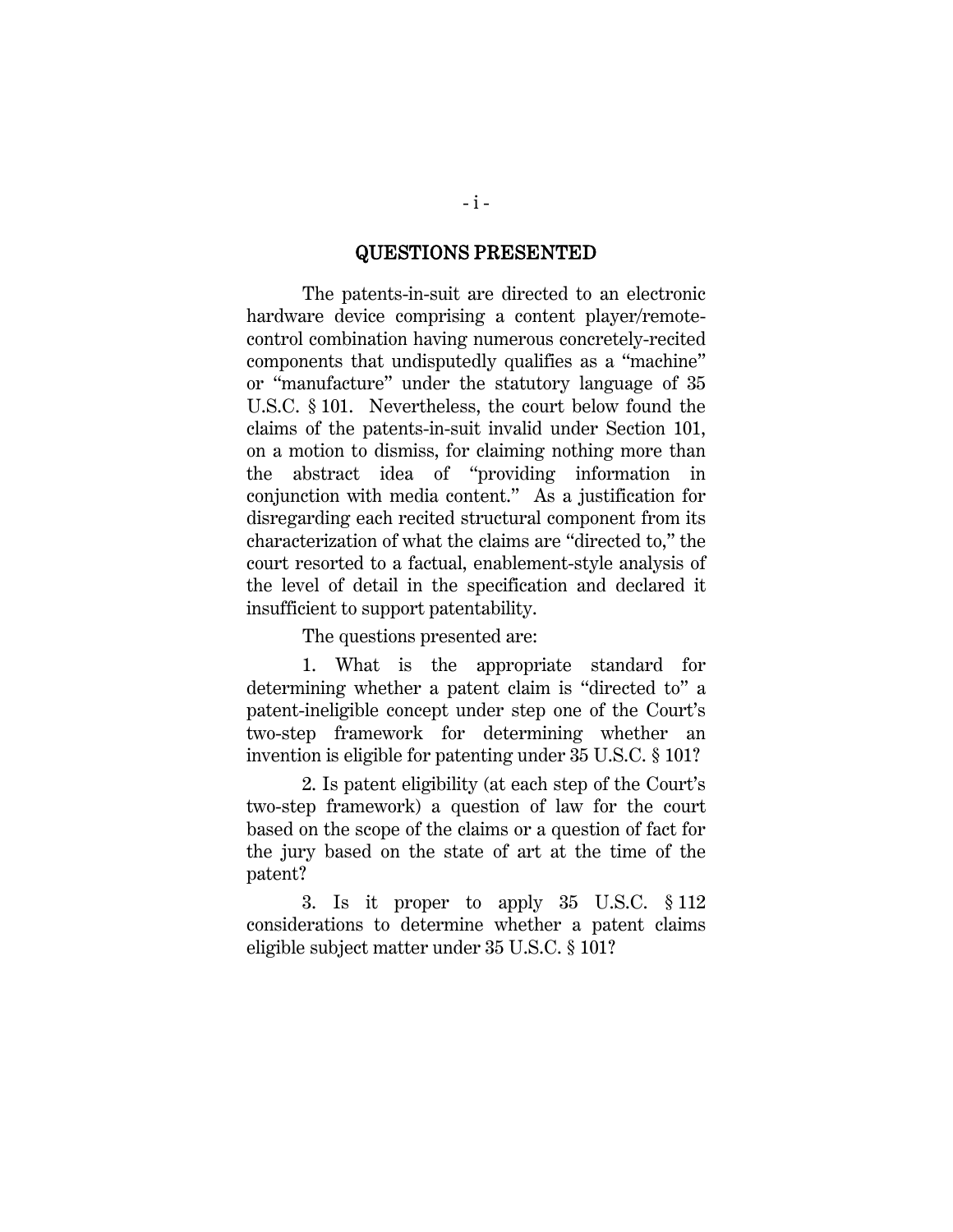# <span id="page-2-0"></span>CORPORATE DISCLOSURE STATEMENT

Pursuant to this Court's Rule 29.6, petitioner Interactive Wearables, LLC states that it is a wholly owned subsidiary of Poltorak Technologies LLC and no publicly held company owns 10% or more of Interactive Wearables, LLC's stock.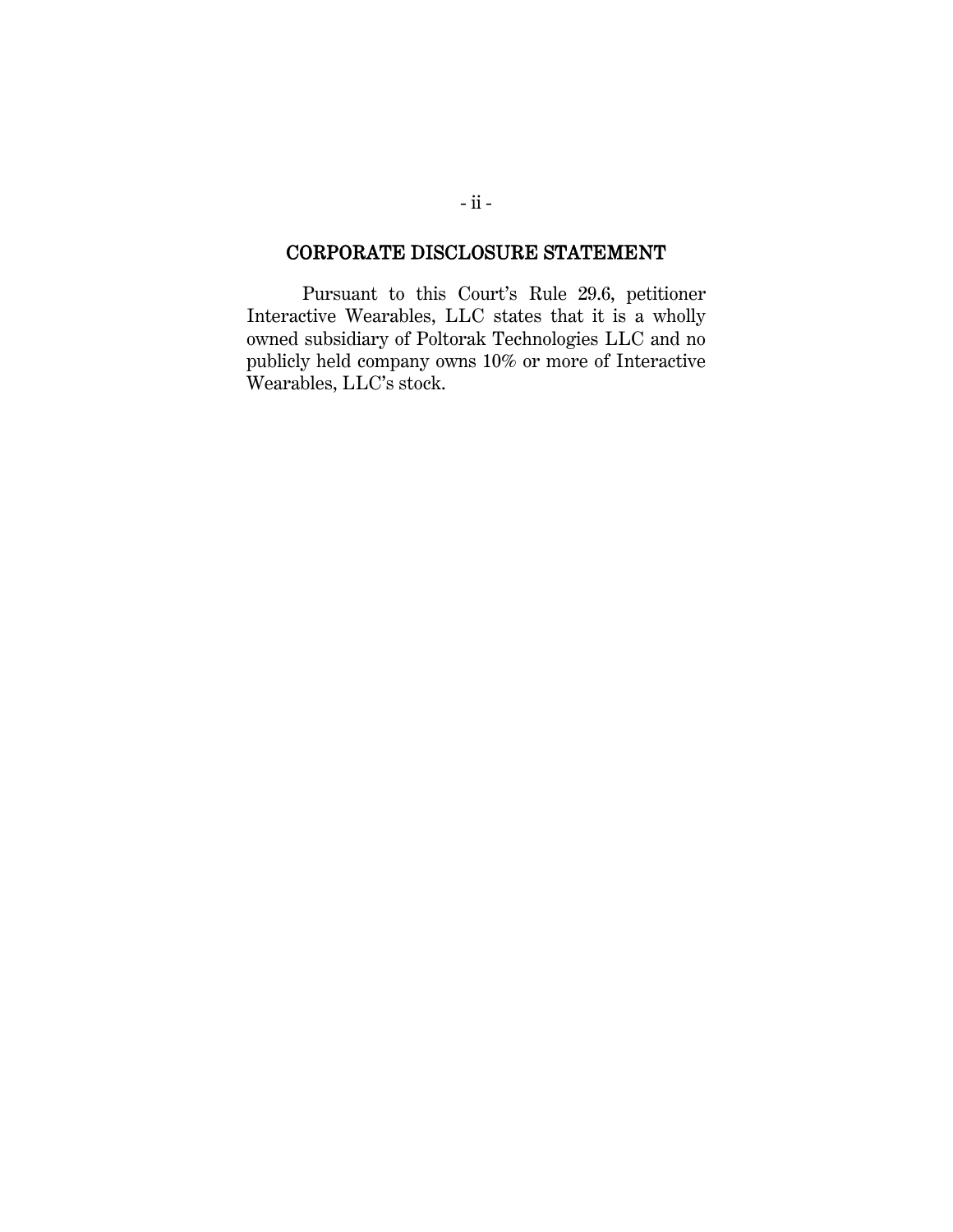#### RELATED PROCEEDINGS

<span id="page-3-0"></span>The following proceedings are directly related to this case within the meaning of this Court's Rule  $14.1(b)(iii):$ 

Interactive Wearables, LLC v. Polar Electro Oy and Polar Electro Inc., Case No. 2:19-cv-03084 (E.D.N.Y.), judgment entered on November 30, 2020.

Interactive Wearables, LLC v. Polar Electro Oy and Polar Electro Inc., Case No. 21-1491 (Fed. Cir.), judgment entered on October 14, 2021.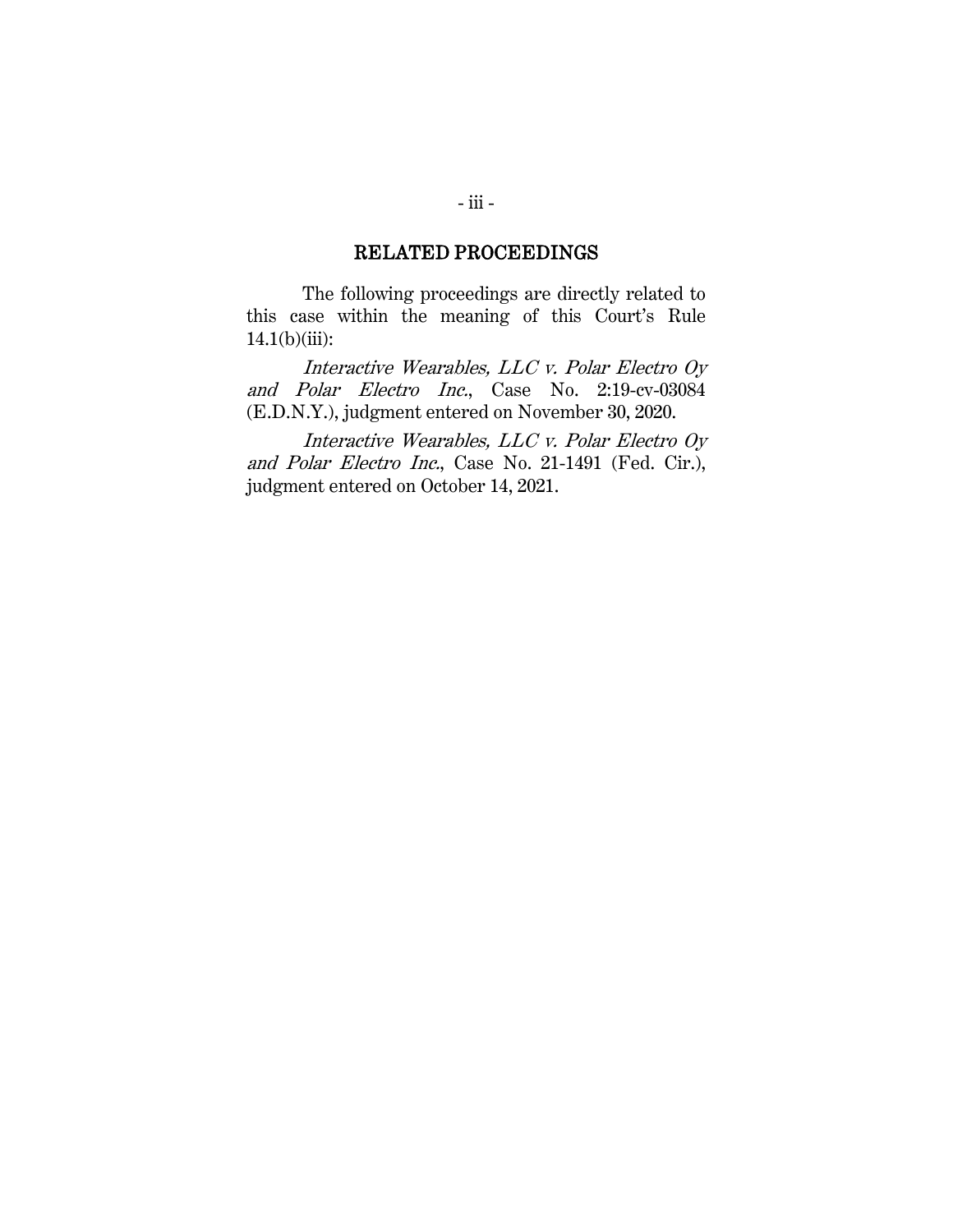# TABLE OF CONTENTS

<span id="page-4-0"></span>

|      |                | CORPORATE DISCLOSURE STATEMENT  ii                                                                                 |  |
|------|----------------|--------------------------------------------------------------------------------------------------------------------|--|
|      |                |                                                                                                                    |  |
|      |                |                                                                                                                    |  |
|      |                |                                                                                                                    |  |
|      |                | PETITION FOR A WRIT OF CERTIORARI 1                                                                                |  |
|      |                |                                                                                                                    |  |
|      |                |                                                                                                                    |  |
|      |                | STATUTORY PROVISIONS INVOLVED2                                                                                     |  |
|      |                |                                                                                                                    |  |
|      |                |                                                                                                                    |  |
|      | A.             | Statutory Background7                                                                                              |  |
|      | $\mathbf{B}$ . | Interactive Wearables' Patented                                                                                    |  |
|      | $C_{\cdot}$    | Proceedings Below11                                                                                                |  |
|      |                | REASONS FOR GRANTING THE PETITION 15                                                                               |  |
| I.   |                | A Merits Decision In <i>American Axle</i> Will<br>Inform The Proper Outcome Of This Case                           |  |
| II.  |                | The Decision Below Improperly Conflated<br>Enablement With Patent Eligibility17                                    |  |
| III. |                | The Question Of Reliance On The<br>Specification's Level Of Detail In The<br>Abstract Idea Inquiry Is An Important |  |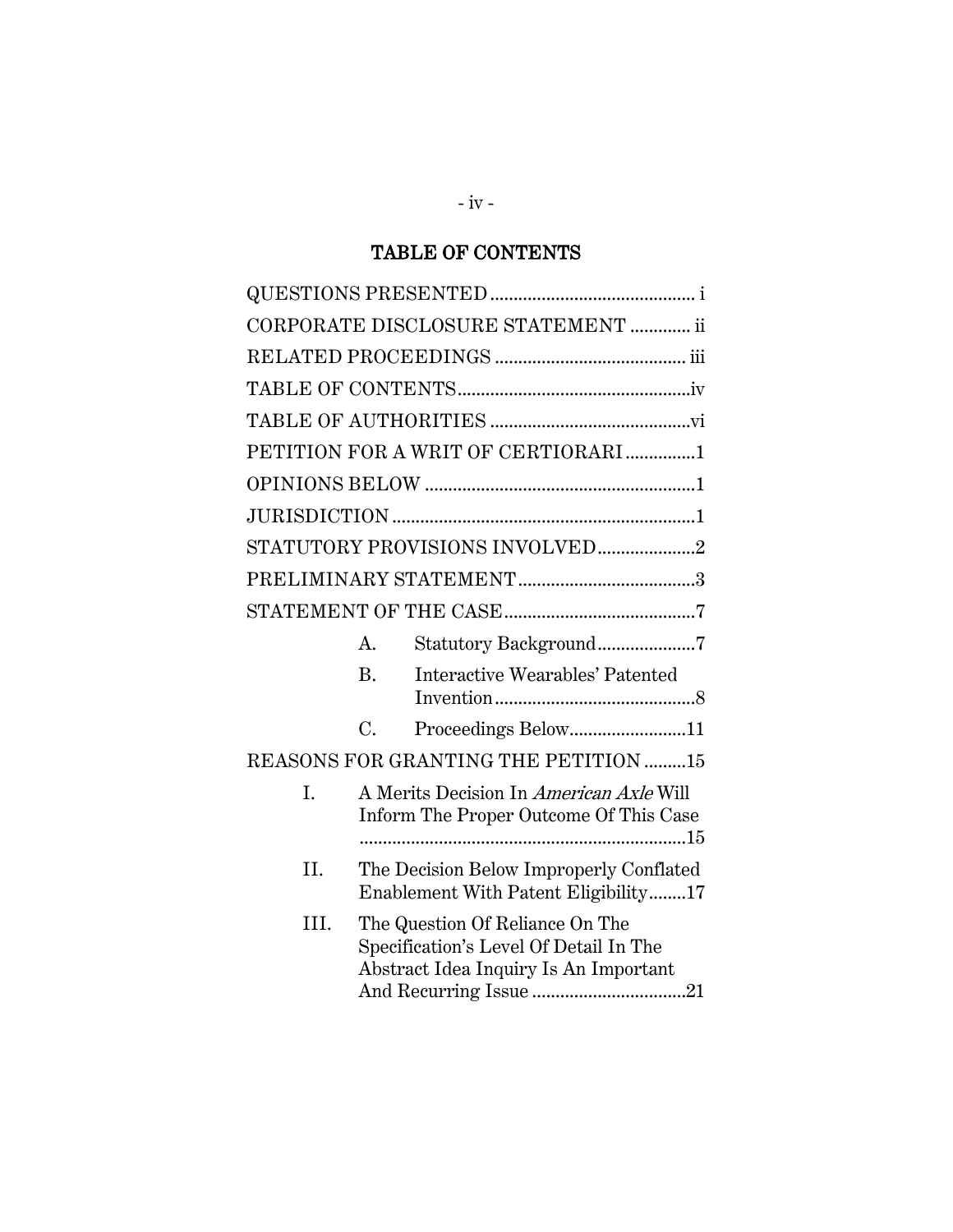| IV.             | This Case Would Be A Good Vehicle For                                                                                                        |  |
|-----------------|----------------------------------------------------------------------------------------------------------------------------------------------|--|
|                 |                                                                                                                                              |  |
| <b>APPENDIX</b> |                                                                                                                                              |  |
|                 | APPENDIX A – Judgment of the United States Court<br>of Appeals for the Federal Circuit (October 14,                                          |  |
|                 | APPENDIX B – Memorandum and Order of the United<br>States District Court for the Eastern District of<br>New York (November 19, 2020)  App. 3 |  |
|                 | APPENDIX C - Judgment of the United States District<br>Court for the Eastern District of New York                                            |  |
|                 | APPENDIX D – Order of the United States Court of<br>Appeals for the Federal Circuit (December 20,                                            |  |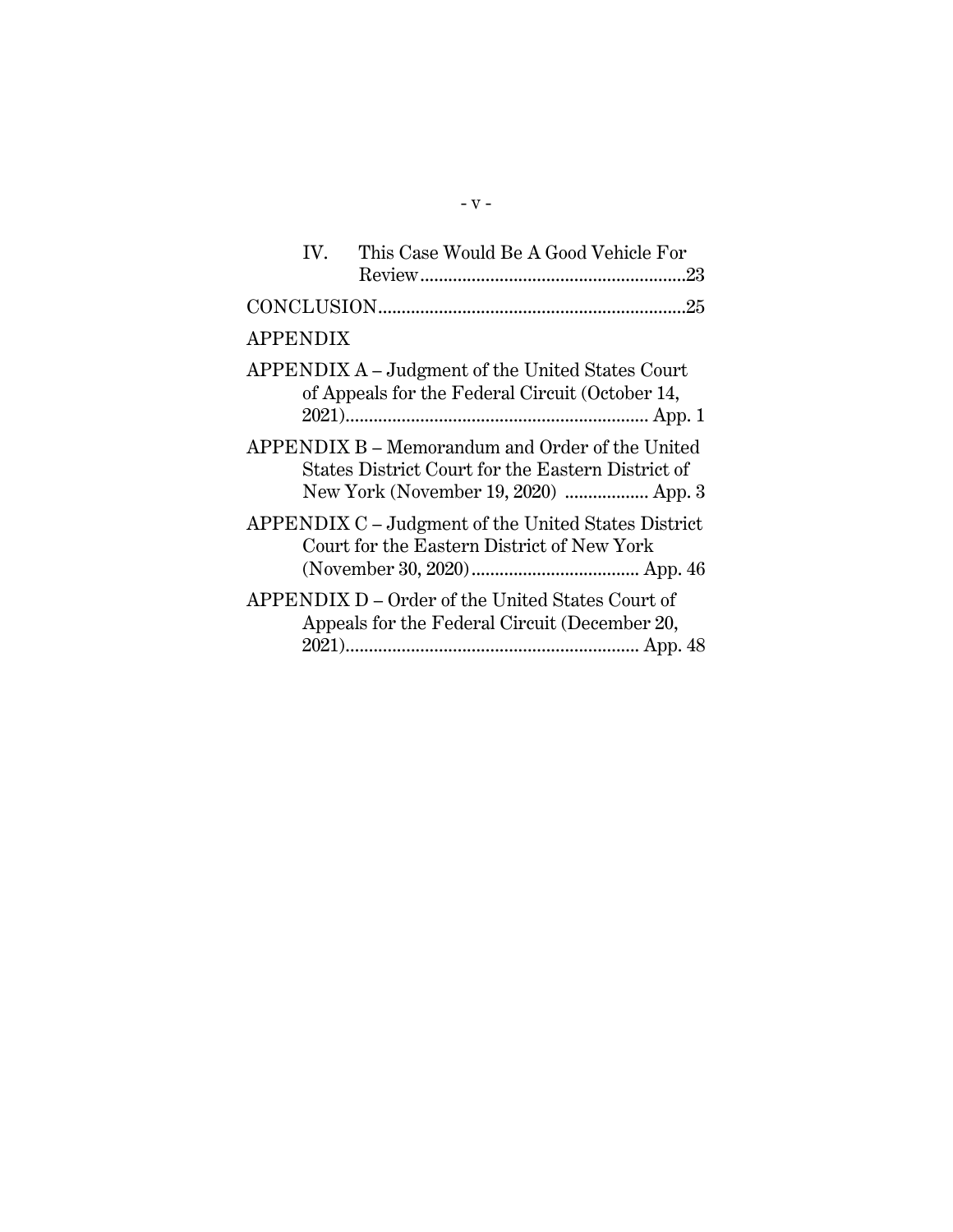# <span id="page-6-0"></span>TABLE OF AUTHORITIES

# Page(s)

# Cases

| Alice Corporation Pty. Ltd. v. CLS Bank International,                             |
|------------------------------------------------------------------------------------|
| Am. Axle & Mfg. v. Neapco Holdings LLC,                                            |
| Am. Axle & Mfg. v. Neapco Holdings LLC,<br>977 F.3d 1379 (Fed. Cir. 2020)3, 21, 22 |
| BASCOM Glob. Internet Servs., Inc. v. AT&T Mobility<br>LLC,                        |
| Bilski v. Kappos,                                                                  |
| Core Wireless Licensing S.A.R.L. v. LG Elecs., Inc.,                               |
| Diamond v. Chakrabarty,                                                            |
| Diamond v. Diehr,                                                                  |
| Mayo Collaborative Servs. v. Prometheus Labs., Inc.,                               |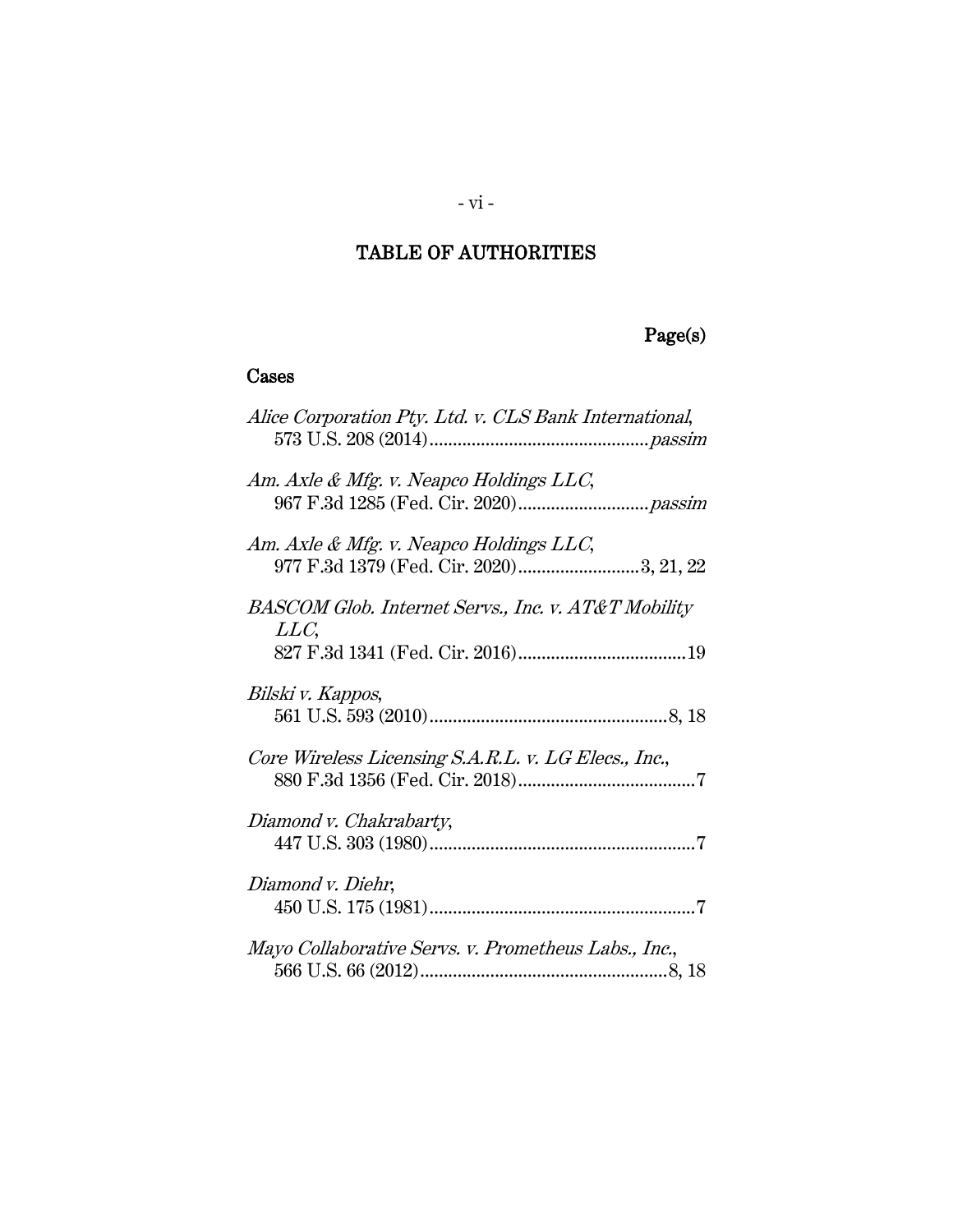| Oil States Energy Servs., LLC v. Greene's Energy Grp.,<br>LLC |
|---------------------------------------------------------------|
| No. 16-712, 137 S.Ct. 2239 (U.S. June 12, 2017) 24            |
| Visual Memory LLC v. NVIDIA Corp.,                            |
| Yu v. Apple Inc.,                                             |
| <b>Statutes</b>                                               |
| $00$ TI $\alpha \alpha$ $\beta$ 10 $\alpha$ $(1)$             |

# Other Authorities

| J. Cole & E. Bucklo, A Life Well Lived: An Interview |  |
|------------------------------------------------------|--|
|                                                      |  |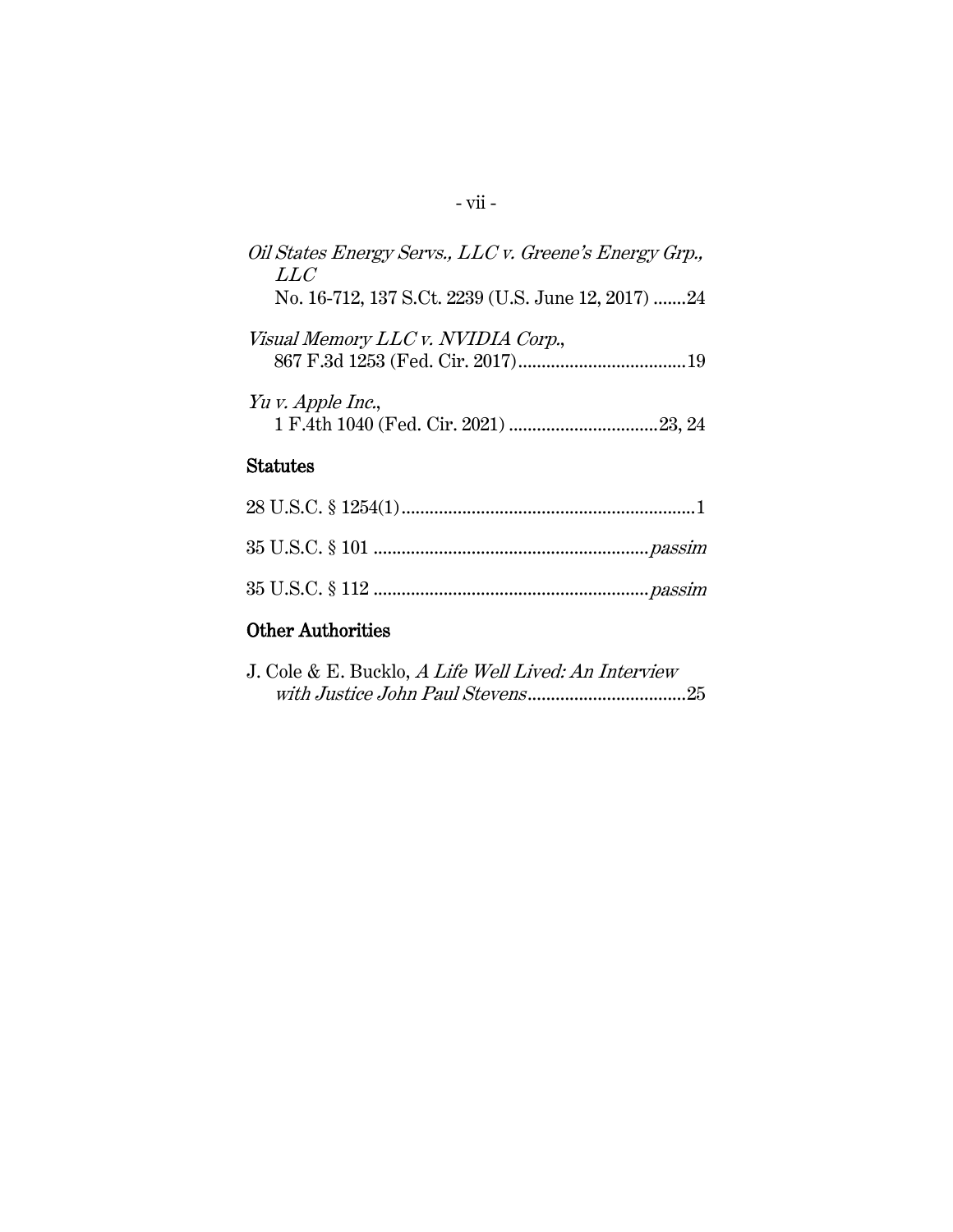#### <span id="page-8-0"></span>PETITION FOR A WRIT OF CERTIORARI

Petitioner Interactive Wearables, LLC ("Interactive Wearables" or "Petitioner") respectfully submits this petition for a writ of certiorari to review the judgment of the U.S. Court of Appeals for the Federal Circuit.

#### OPINIONS BELOW

<span id="page-8-1"></span>The court of appeals' opinion in Interactive Wearables, LLC v. Polar Electro Oy and Polar Electro Inc., Case No. 21-1491 (App. 1–2) is not published in the Federal Reporter but is reprinted at 2021 WL 4783803 (Fed. Cir. Oct. 14, 2021). The court of appeals' order denying panel rehearing and rehearing en banc is unreported but is reproduced at App. 48-49. The opinion of the district court granting Polar Electro Oy and Polar Electro Inc.'s (collectively, "Polar" or "Respondents") motion to dismiss Interactive Wearables' complaint is reported at 501 F.Supp.3d 162 (App. 3–45).

#### <span id="page-8-3"></span>**JURISDICTION**

<span id="page-8-2"></span>The Federal Circuit entered judgment on October 14, 2021. Interactive Wearables filed a petition for panel rehearing and rehearing en banc, which the court denied on December 20, 2021. This Court has jurisdiction under 28 U.S.C. § 1254(1).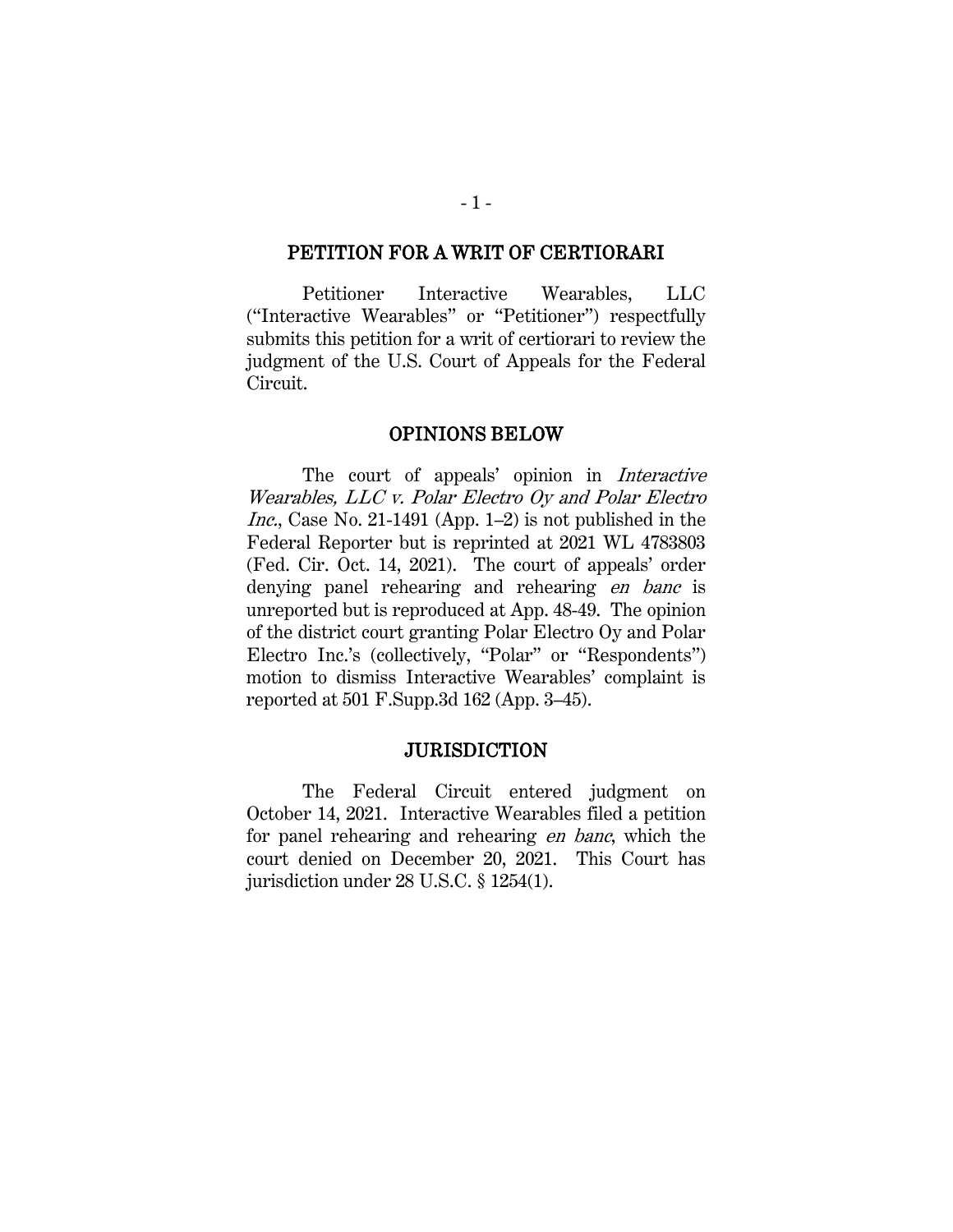#### STATUTORY PROVISIONS INVOLVED

<span id="page-9-0"></span>Section 101 of Title 35 of the U.S. Code provides: "Whoever invents or discovers any new and useful process, machine, manufacture, or composition of matter, or any new and useful improvement thereof, may obtain a patent therefor, subject to the conditions and requirements of this title."

Section 112(a) of Title 35 of the U.S. Code provides: "The specification shall contain a written description of the invention, and of the manner and process of making and using it, in such full, clear, concise, and exact terms as to enable any person skilled in the art to which it pertains, or with which it is most nearly connected, to make and use the same, and shall set forth the best mode contemplated by the inventor or joint inventor of carrying out the invention."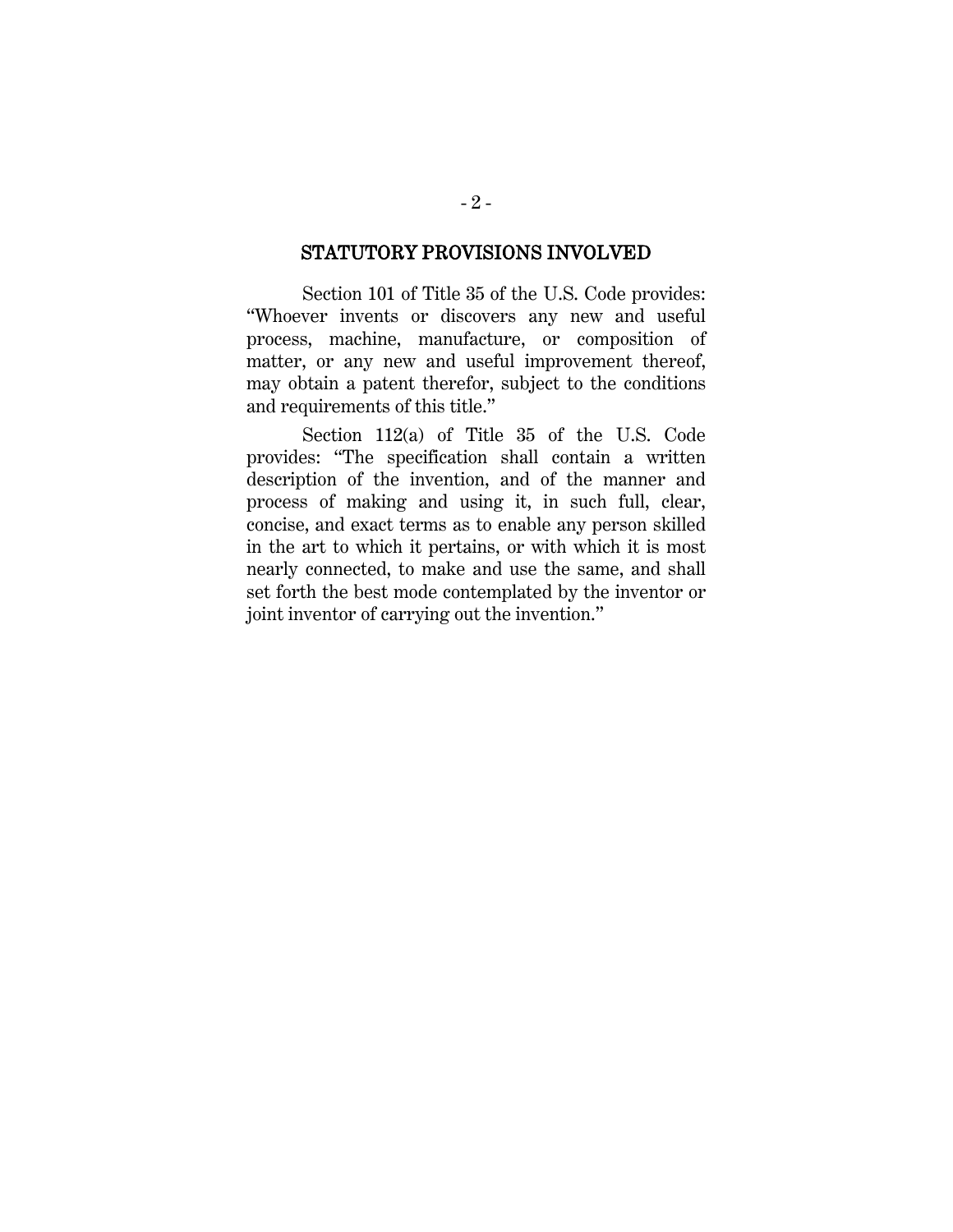#### PRELIMINARY STATEMENT

<span id="page-10-0"></span>Since the Court's 2014 decision in Alice Corporation Pty. Ltd. v. CLS Bank International, 573 U.S. 208 (2014), the lower courts have not applied the test for determining patent eligibility under 35 U.S.C. § 101 in a uniform or consistent manner. See, e.g., Am. Axle & Mfg. v. Neapco Holdings LLC, 977 F.3d 1379, 1382 (Fed. Cir. 2020) (Moore, J., concurring) (noting that the Federal Circuit is "at a loss as to how to uniformly apply § 101"). Indeed, the entirety of the Federal Circuit has unanimously urged the Court to provide guidance in this area. Id.

This petition presents essential questions regarding the proper analysis for determining whether a patent claims eligible subject matter under Section 101. Interactive Wearables' patent claims are directed to a concretely-recited electronic hardware device comprising the combination of a content player and a remote control, having numerous concretely-recited components. It was undisputed below that the claimed device qualifies as a "machine" or "manufacture" per the statutory language of Section 101. Nevertheless, the Federal Circuit summarily affirmed the district court's invalidation of the claims under Section 101—on a motion to dismiss—as directed to nothing more than an abstract idea.

The district court reached its determination only by conducting a misplaced analysis of the level of detail recited in the **specification** regarding the components of the device recited in the *claims*, rather than the claim limitations themselves. That approach is more akin to the analysis courts employ to resolve questions of enablement under 35 U.S.C. § 112, not subject matter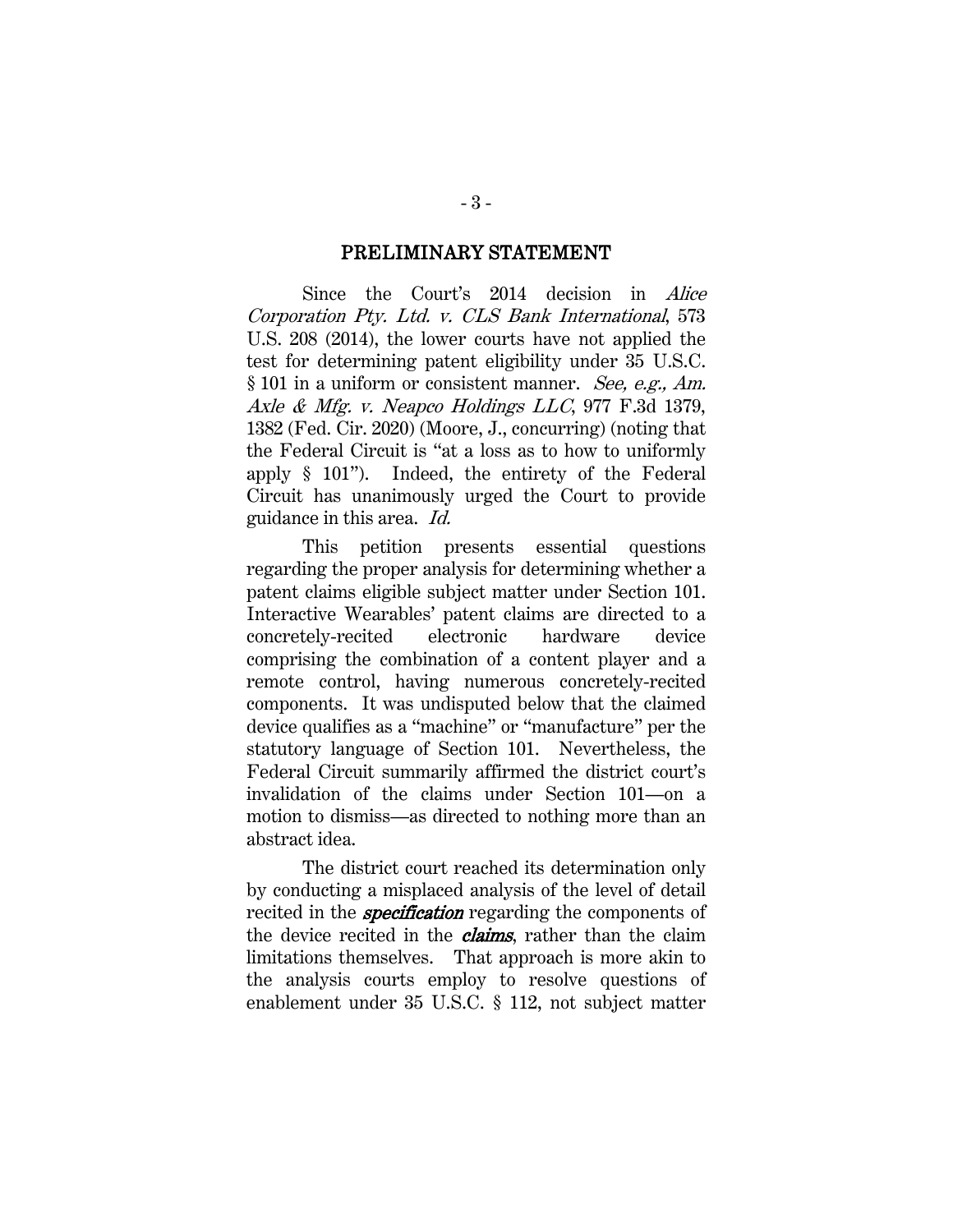eligibility under Section 101. Based on its misplaced quasi-enablement analysis, the district court improperly disregarded every recited claim component from its determination of what the claimed contentplayer/remote-control combination is "directed to" at step one of the Alice patent eligibility test, and declared that the claims were instead directed to the abstract idea of "providing information in conjunction with media content"—words not even appearing in the claim. That is a clear mischaracterization of the claims, and the district court should not have performed a cursory analysis of enablement to change the fundamental nature of what the claims are "directed to" for purposes of analyzing eligibility under Section 101.

Both this Court and the Federal Circuit have made clear that the proper analysis of what a claim is directed to at step one must remain focused on the claim language itself, and ultimately consider whether the claim as a whole, not statements in the specification, poses a risk of pre-empting an abstract idea. Here, the district court wrongly determined that the claim is directed to an abstract idea despite its own tacit recognition that the claim does not even pre-empt its stated abstract idea.

Allowing the panel's affirmance to stand would send a clear signal to the lower courts, effectively endorsing an approach to the step one analysis that allows for disregarding claim elements of an unconventional arrangement of physical components by mining the specification for an abstract idea and declaring that the specification insufficiently describes all physically claimed components. This Court has never endorsed such an approach to step one of the eligibility analysis. Indeed, a tersely described physical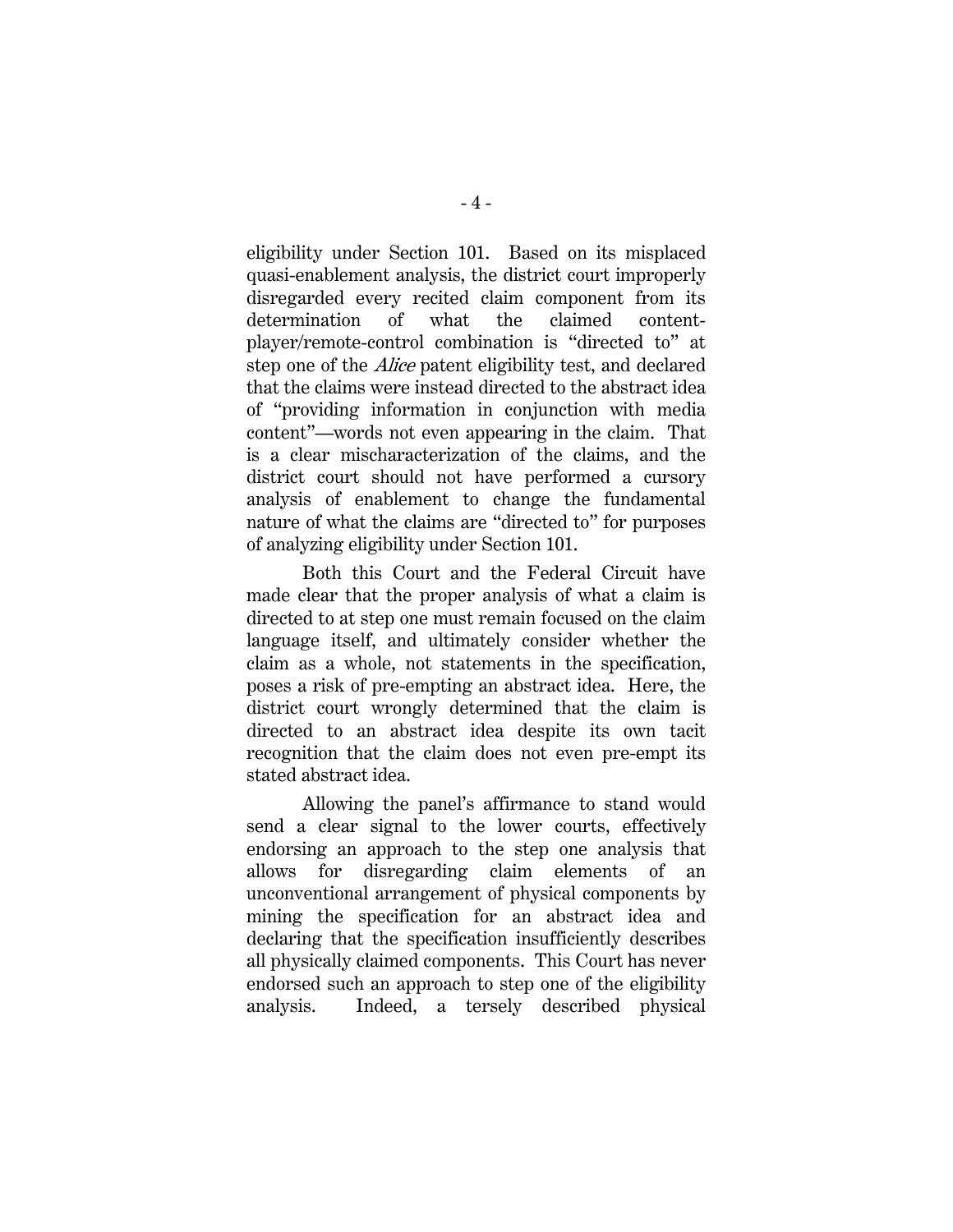component remains as concrete as the same component described with much verbiage. Widespread application of such an approach to determining what a claim is directed to—an approach that is largely untethered to the claim language itself—would make the current confusion regarding the proper application of the test for eligibility under Section 101 look tame by comparison.

As discussed infra, this petition raises issues similar to those presented in the petition in *American* Axle & Manufacturing, Inc. v. Neapco Holdings, LLC, et al., Case No. 20-891 (filed December 28, 2020), a pending case in which the Court has called for the views of the Solicitor General. In *American Axle*, a sharply divided Federal Circuit affirmed the district court's decision that certain claims directed to a process of reducing vibration in a vehicle driveshaft were not patent eligible because they were directed to a natural law. Judge Moore criticized the majority in American Axle for "imbu[ing] § 101 with a new superpower—enablement on steroids." See Am. Axle & Mfg. v. Neapco Holdings LLC, 967 F.3d 1285, 1305 (Fed. Cir. 2020) (Moore, J., dissenting). The district court here performed just such a quasi-enablement analysis to find that Interactive Wearables' claims were ineligible under Section 101.

Accordingly, Interactive Wearables respectfully requests that the petition be held pending the outcome of the petition in American Axle and any further proceedings in that case. If the Court grants the petition in American Axle, then the Court should grant this petition, vacate the judgment of the Federal Circuit, and remand this case to the Federal Circuit for further proceedings in view of any decision this Court may reach on the merits in American Axle. Alternatively,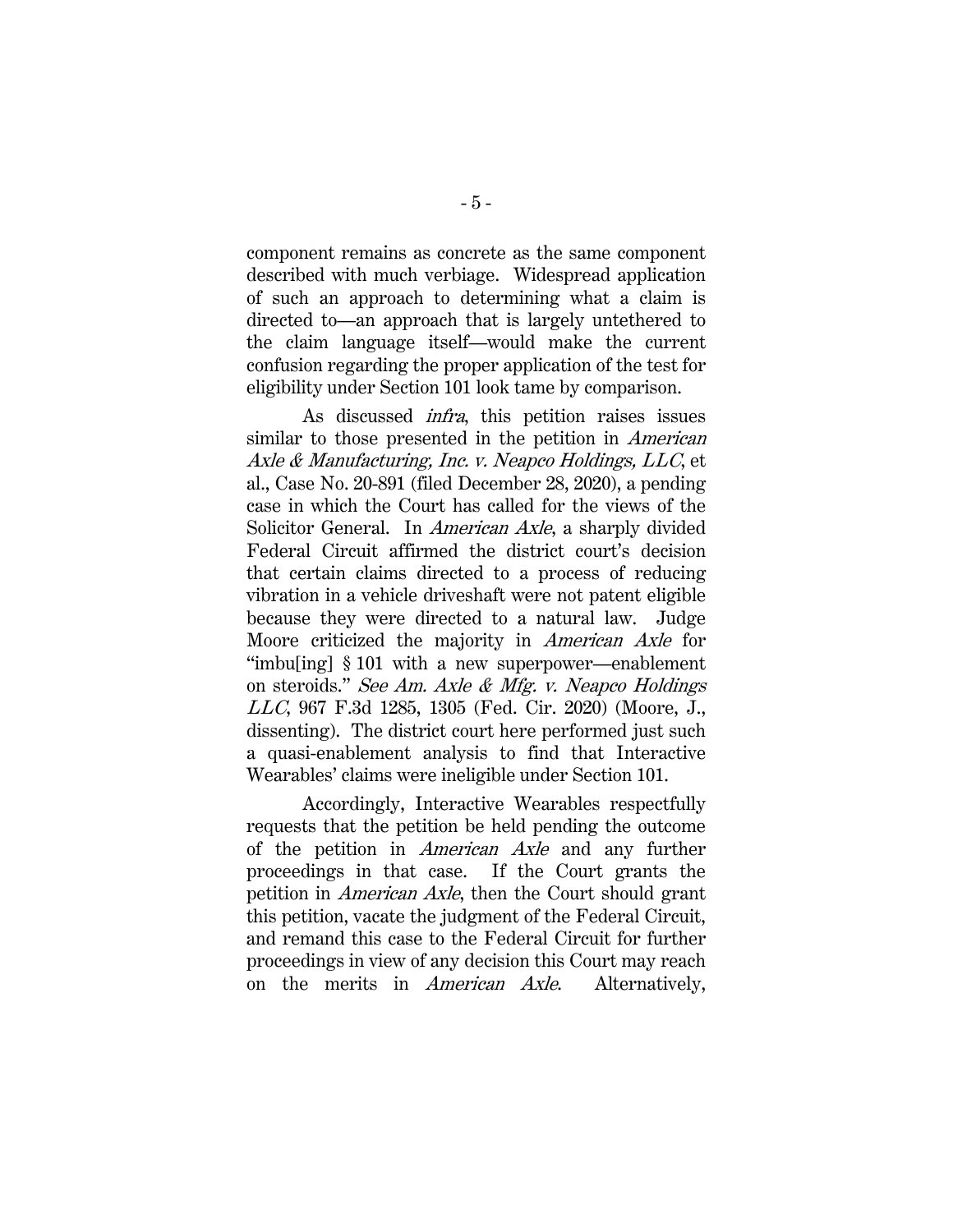Interactive Wearables respectfully submits that this petition should be granted for the reasons detailed infra.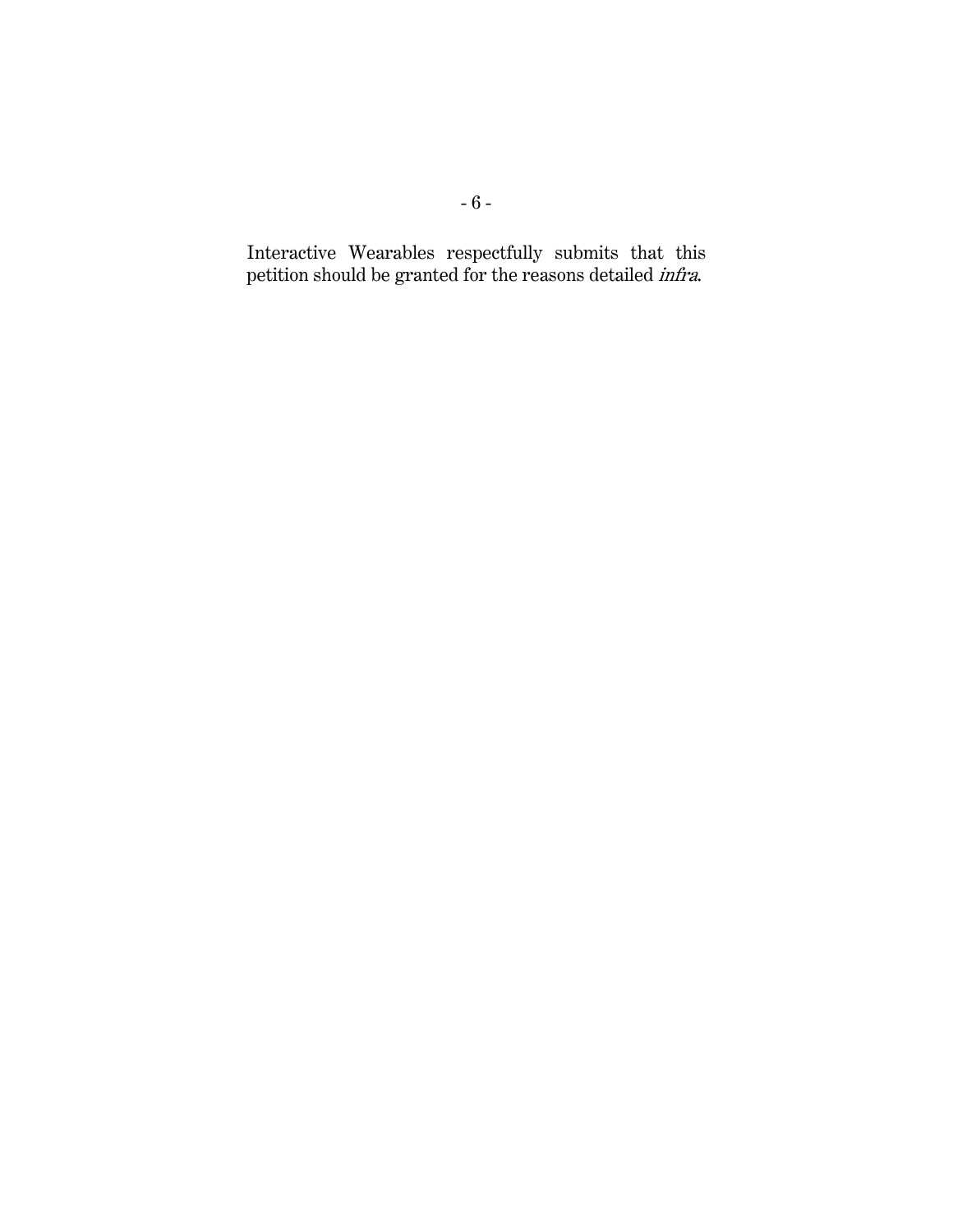#### STATEMENT OF THE CASE

#### <span id="page-14-1"></span><span id="page-14-0"></span>A. Statutory Background

Section 101 of the Patent Act broadly defines patent-eligible subject matter as including "any new and useful process, machine, manufacture, or composition of matter, or any new and useful improvement thereof." 35 U.S.C. § 101. Through this broad definition, "Congress intended statutory subject matter to 'include anything under the sun that is made by man." Diamond  $v$ . Chakrabarty, 447 U.S. 303, 309 (1980) (quoting S. Rep. No. 1979, 82d Cong., 2d Sess., 5 (1952); H.R. Rep. No. 1923, 82d Cong., 2d Sess., 6 (1952)).

There are, however, three narrowly crafted judicial exceptions to Section 101, "laws of nature, natural phenomena, and abstract ideas," which are not eligible for patent protection. Diamond v. Diehr, 450 U.S. 175, 185 (1981). This Court has cautioned that these exceptions should not be too broadly applied "lest [the exceptions] swallow all of patent law." *Alice*, 573 U.S. at 217 (citing *Mayo Collaborative Servs. v.* Prometheus Labs., Inc., 566 U.S. 66, 71 (2012)). To determine whether a patent falls within one of the exceptions to Section 101, a court undertakes a two-step test. Id. at 217–18.

First, the court considers whether the claims are directed to a law of nature, natural phenomena, or an abstract idea. Alice, 573 U.S. at 217. If the claims are not "directed to" an abstract idea, the inquiry ends in favor of patent eligibility. Core Wireless Licensing S.A.R.L. v. LG Elecs., Inc., 880 F.3d 1356, 1363 (Fed. Cir. 2018). If the court determines the claims are directed to an abstract idea, then it "consider[s] the elements of each claim both individually and as an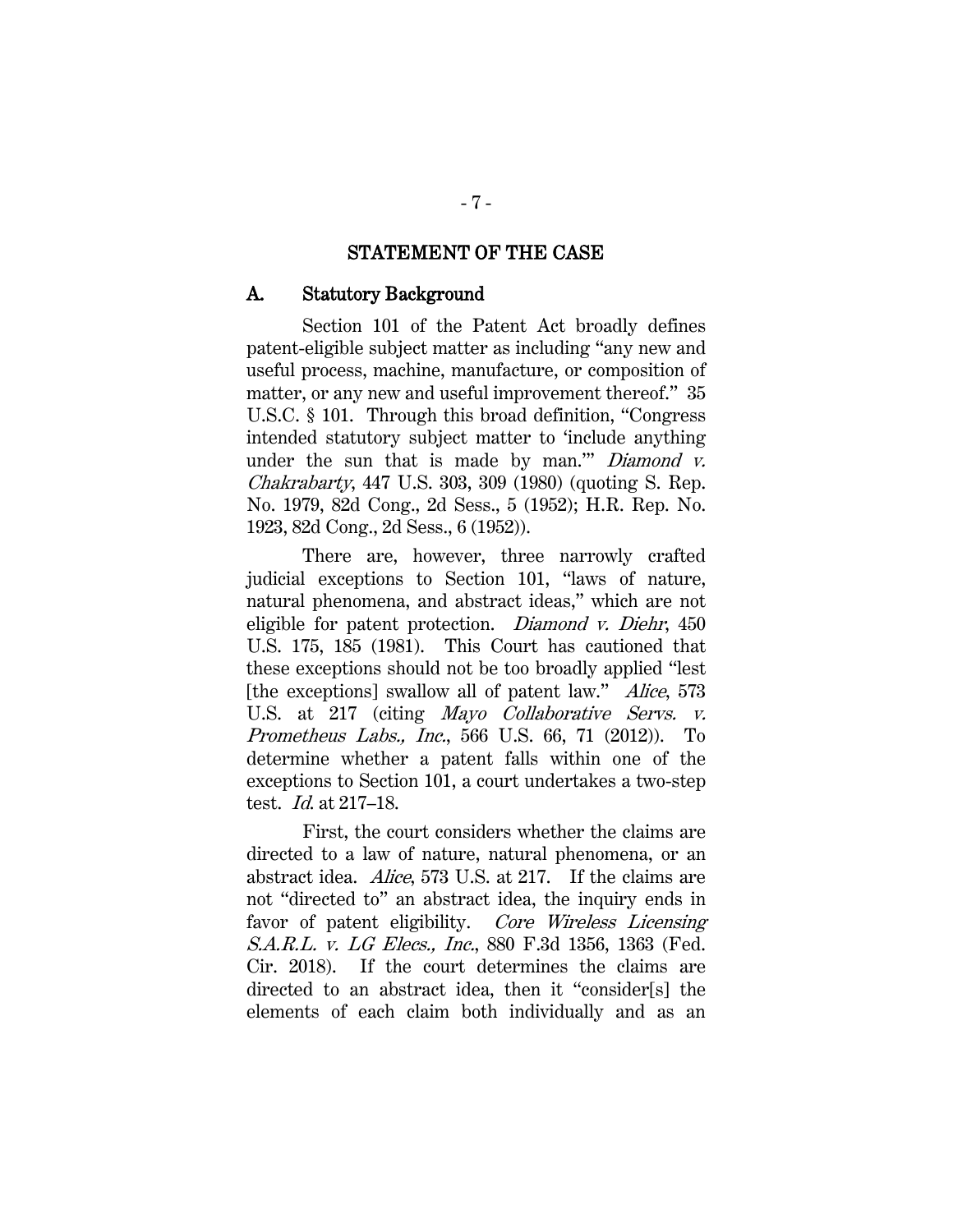ordered combination" to identify whether the claims include an "inventive concept" that "amounts to significantly more" than a patent on the abstract idea itself. Alice, 573 U.S. at 217–18 (internal quotation marks and citation omitted). If so, the claims at issue are patent eligible.

Ultimately, the eligibility test is not merely a philosophical inquiry into what is or is not "abstract," but rather serves a practical need to identify when there is a risk that a claim will pre-empt others from using an abstract idea regardless of how it is implemented. Mayo, 566 U.S. at 85; see also Bilski v. Kappos, 561 U.S. 593, 611–12 (2010) ("Allowing petitioners to patent risk hedging would pre-empt use of this approach in all fields, and would effectively grant a monopoly over an abstract idea."); Alice, 573 U.S. at 216 ("We have described the concern that drives this exclusionary principle as one of pre-emption."). In other words, the inquiry is meant to address a practical "concern that patent law not inhibit further discovery by improperly tying up the future use of these building blocks of human ingenuity." Id. (internal quotation marks and citation omitted).

This case serves as yet another example of how the lower courts have misconstrued the Court's two-step patent eligibility framework.

#### <span id="page-15-0"></span>B. Interactive Wearables' Patented Invention

The patents-in-suit are directed to improved devices for playing audio and visual media content, such as cellphones, radios, and wearable devices. '016 Patent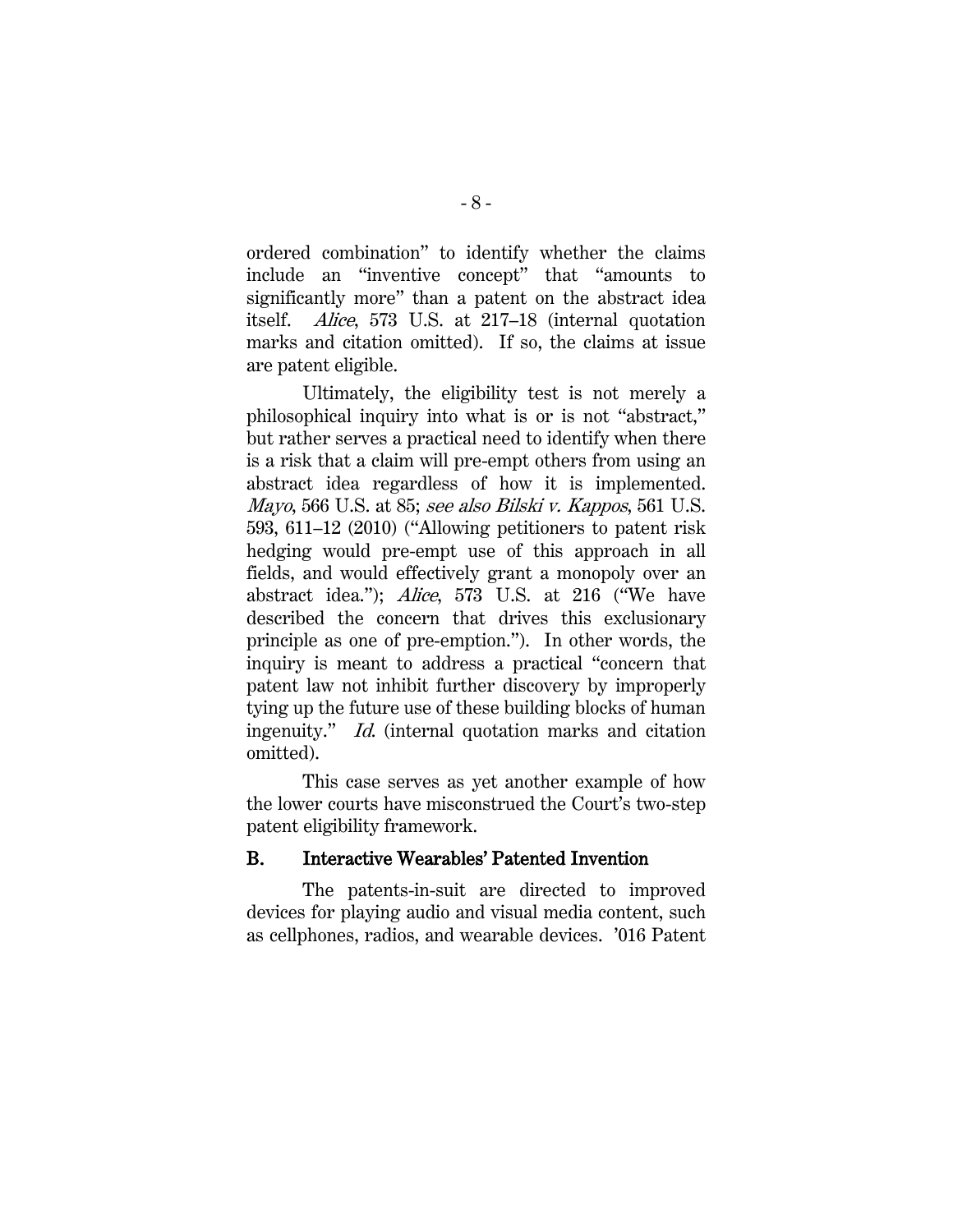at  $1:44-2:42$  $1:44-2:42$ <sup>1</sup> As the specification explains, prior art devices that played media content did not contain components permitting a user to view information about media content being played, such as the title of a song being listened to or a show being viewed, while the content was being played. The inventor created devices containing a display screen integrated into a wirelesslycoupled remote control, which permitted a user to view information regarding media content on a separate display while continuing to experience the media content on the media content player.

The inventor filed the utility applications for the claimed new and improved content players in 2002. As explained in the specification of the patents-in-suit, by that time, "individuals [were] use[d] to, and ha[d] come to expect, if not demand, to have information available to them instantaneously." '016 Patent at 2:37–39. Despite this customer demand, "no system or apparatus [wa]s [then] available which c[ould] provide radio broadcasts or television broadcasts along with information regarding the content of the respective broadcast." Id. at 2:39–42. Due to the limitations of existing media content players in 2002, when a device user desired to learn information regarding media content, such as the name of a song, or an actor in a digital video, such information was typically only provided either before or after the media content, such as a radio deejay introducing a song or credits shown after a video

<span id="page-16-0"></span><sup>&</sup>lt;sup>1</sup> The patents-in-suit are U.S. Patent Nos. 9,668,016 ("016 Patent") and 10,264,311 ("311 Patent"), which share a common specification. Citations to the specification herein refer to the '016 Patent's specification unless otherwise indicated.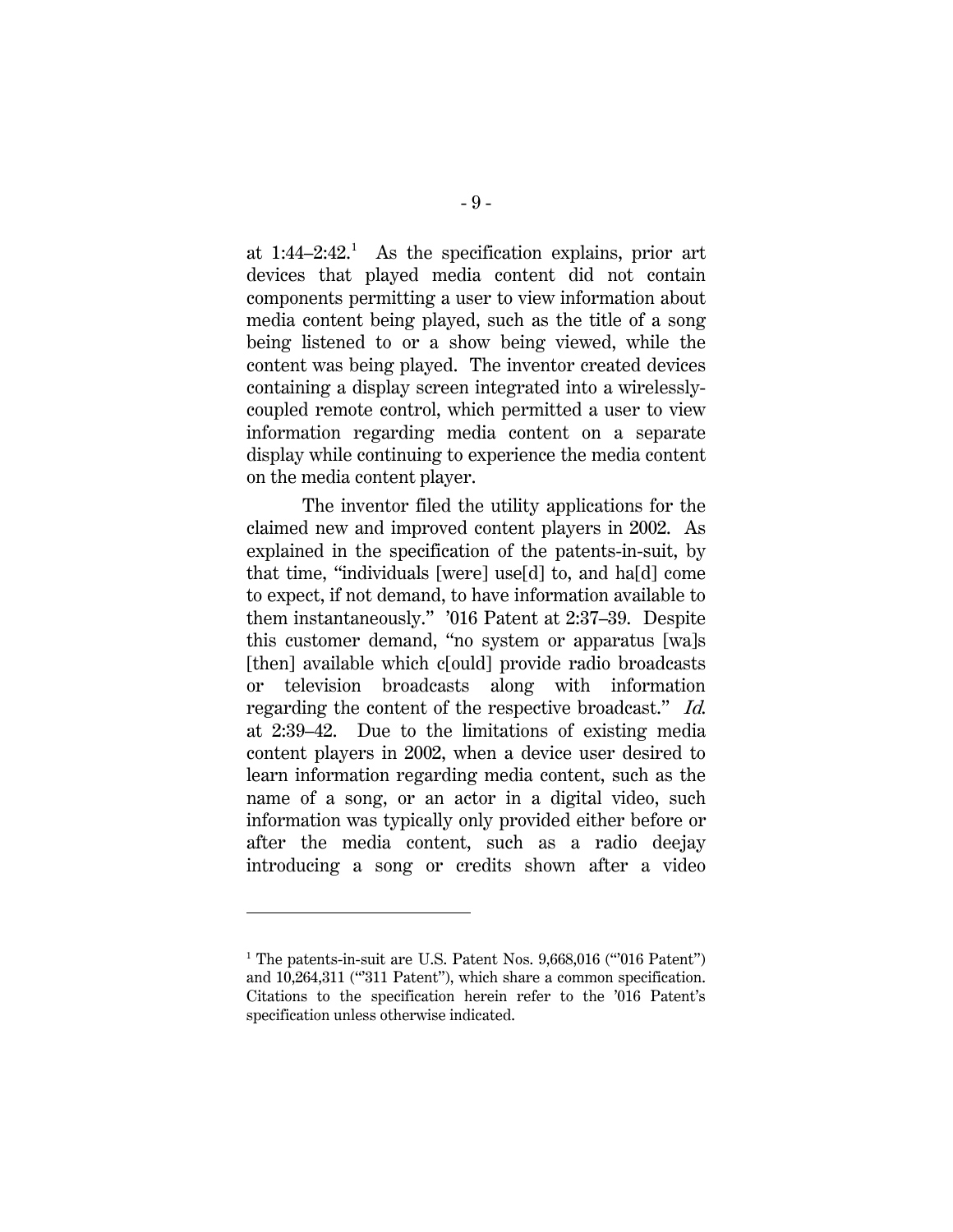production. Id. at 1:64–2:2 (explaining the conventional manner of acquiring "information regarding" media content was that such information was "introduced prior to, or announced subsequent to, the broadcast of the respective . . . program[] . . . [but] the information [wa]s typically not provided during the course of the broadcast"). "[A]s a result," prior to the claimed invention, "an individual who misse[d] the respective introduction or announcement may never receive the desired information." Id. at 2:2–4. The desire to overcome the problem with existing devices spurred the inventor to create new media players remedying "the shortfalls of the prior art." *Id.* at 2:48.

The patents-in-suit describe and claim a novel, improved content player. The claimed devices comprise "a wearable content player," which, among other things, has a display and playing device equipment, as well as a receiver that receives content together with information about that content. '016 Patent at 26:7–9, 26:15–20. The wearable content player further wirelessly couples with a remote control having a second display, through which a user can remotely control the wearable content player, and which remote control can receive and display information from the content player about the content being played to a user. Id. at 26:20–27. Thus, the claimed remote is not merely a one-way remote control device used to control a content-player; it is a two-way communication device that both controls a contentplayer and that also receives information for display from the content-player. These components of the new and improved content player were not conventional at the time of the claimed inventions.

The claims of the patents-in-suit are directed to, and narrowly claim, tangible, physical inventions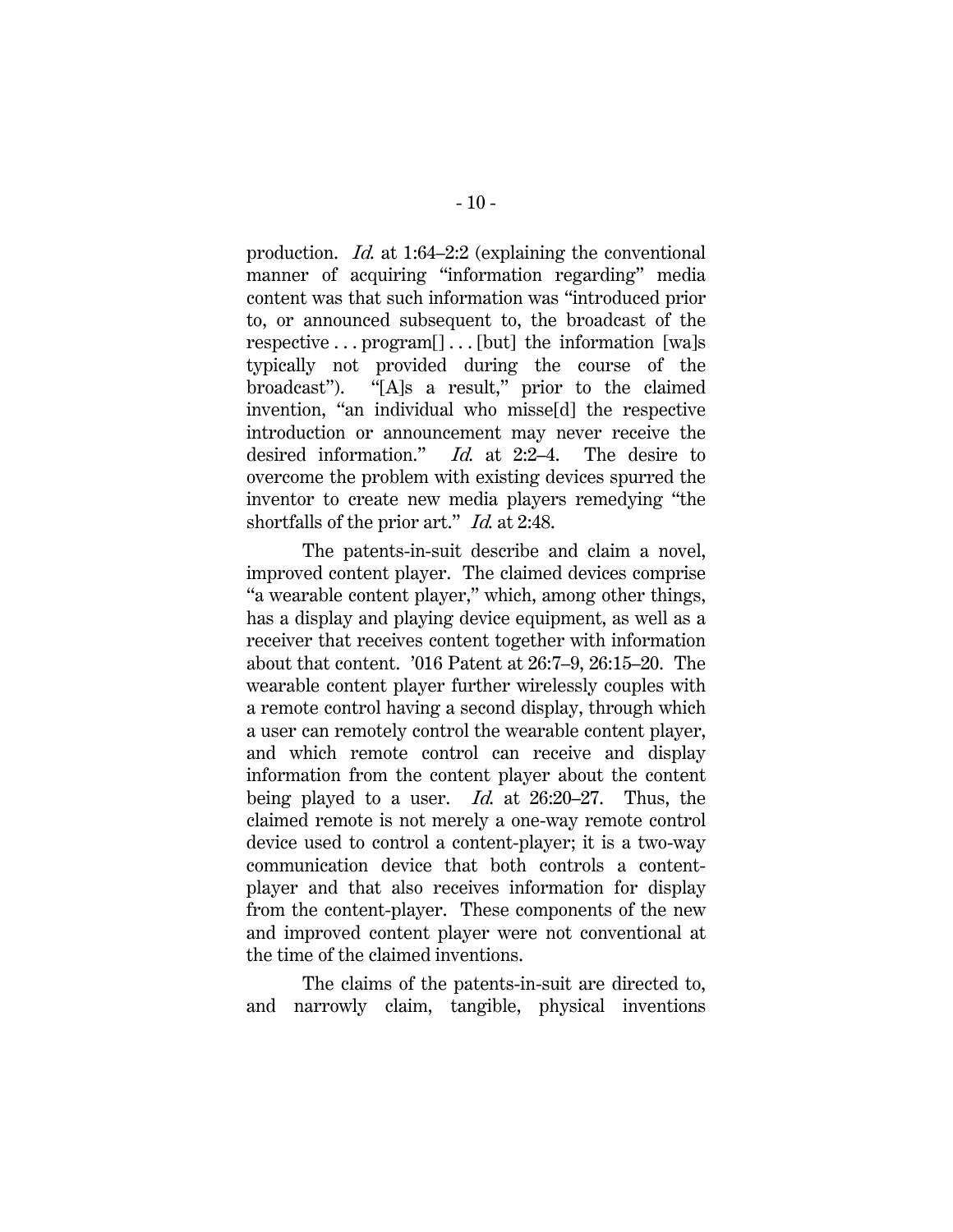comprising components arranged in a specific way to achieve the specific objects of the invention. For example, claim 32 of the '016 Patent recites:

A content player comprising:

a receiver configured to receive content and together with the content information associated with the content,

a processor coupled to the receiver and configured to process the content and the information associated with the content,

memory coupled to the processor,

a first display coupled to the processor, and

playing device equipment coupled to the processor and configured to provide the content to a user of the content player, the playing device equipment comprising an audio player;

wherein the content player is a wearable content player configured to be controlled by a wireless remote control device comprising a second display,

the wireless remote control device being configured to receive commands directing operations of the wearable content player, and wherein the wireless remote control device is configured to provide to the user at least a portion of the information associated with the content.

Id. at 26:7–27.

#### <span id="page-18-0"></span>C. Proceedings Below

On May 23, 2019, Interactive Wearables filed a complaint against Polar alleging infringement of the patents-in-suit. App. 3–4. In response, Polar moved to dismiss the complaint for failure to state a claim under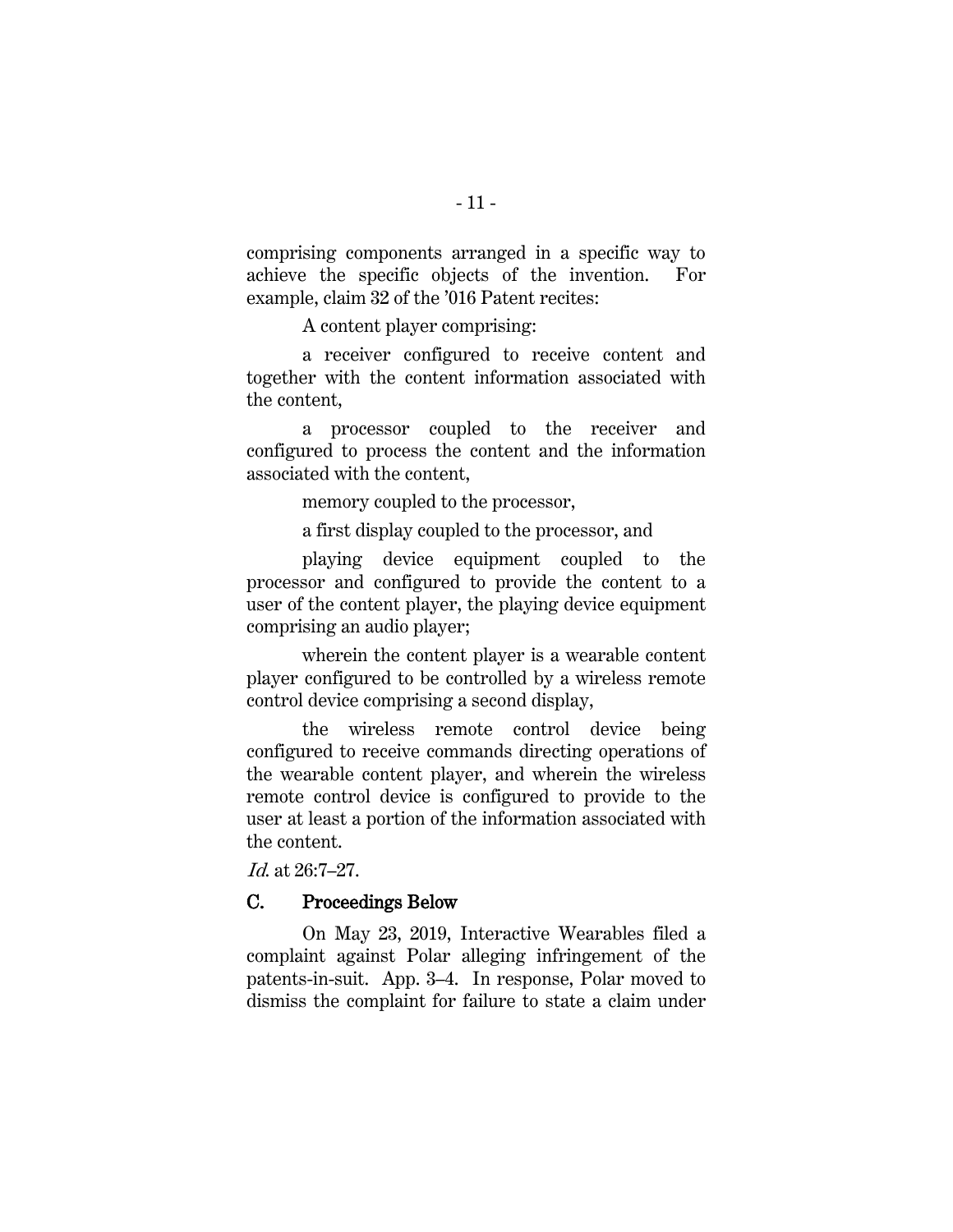Rule 12(b)(6) of the Federal Rules of Civil Procedure, alleging that the patents-in-suit are directed to patentineligible subject matter. Id. at 6. Polar argued that the claims of the patents-in-suit are directed to the abstract idea of "providing information related to certain media . . . using a content player that includes generic components used for their common purpose." Id. at 16– 17.

In opposition, Interactive Wearables explained that the claims are each directed to "a physical device having a specific combination of non-generic hardware components with specific features." App. 17. Interactive Wearables further argued that Polar's proposed abstract idea improperly ignored the vast majority of claim limitations. Id. at 17–18. Additionally, Interactive Wearables urged that the claims included inventive concepts and that, at the very least, questions of fact on whether such limitations were not wellunderstood, routine, and conventional at the time of the invention precluded a finding against Interactive Wearables at the motion to dismiss stage. Id. at 31.

On November 19, 2020, the district court granted Polar's motion and found claims 1–32 of the '016 Patent and claims 1–32 of the '311 Patent invalid as directed to patent-ineligible subject matter. App. 14–16. The district court determined that claim 32 of the '016 Patent was representative of all claims in the patents-in-suit and analyzed that claim in making its ineligibility determination. *Id.* at 16.

The district court held that the claims are directed to the abstract idea of "providing information in conjunction with media content, 'applied to the context' of content players." App. 22. The district court found that the claims "merely apply the abstract idea behind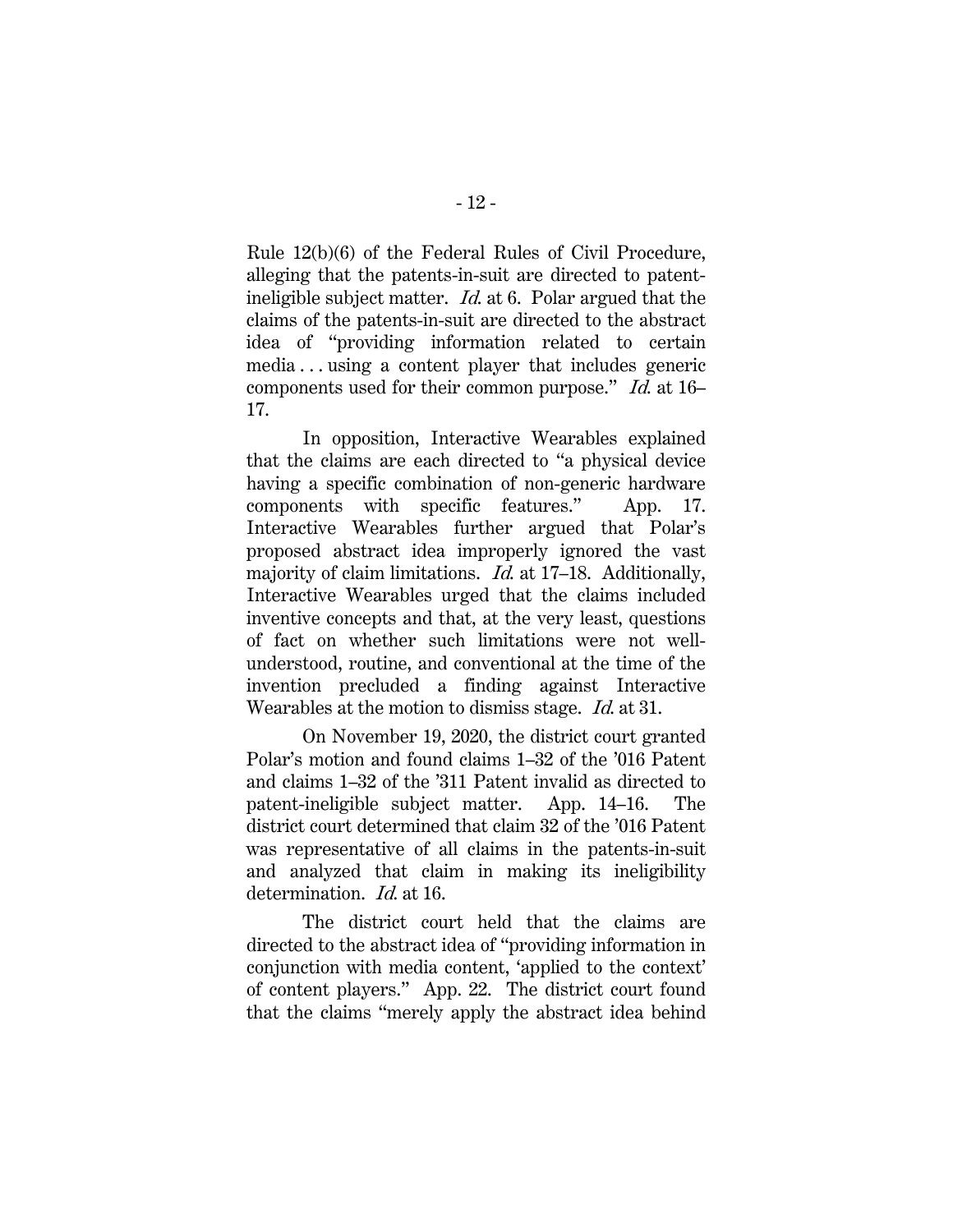consulting a TV Guide—i.e., 'to obtain more information' about a program while viewing it—to a content player, rather than 'provide[] a technological improvement' to the content player itself." Id. at 23–24. In determining what the claims are "directed to" the district court disregarded every concretely-recited component of the claimed device by finding that the specification failed to describe their operation in sufficient detail or failed to expressly characterize such components as inventive. See, e.g., id. at 19 (n.6) ("The specification goes to great lengths to avoid any specifics in describing the components."); see also id. at 18–20 (disregarding physical components of the content-player/remotecontrol combination because other than the purported abstract idea "[n]othing else is described in the specification as the invention" and the "specification fails to provide any technical details for the tangible components").

The district court further found that the claims failed to add any inventive concept beyond that purported abstract idea because they "merely invoke conventional and generic components arranged in a conventional manner." App. 33. In reaching its conclusion, the district court acknowledged that the specification and claims "'purport to describe' an improved content player which allows for the ability to provide information in conjunction with media content . . .." *Id.* However, the district court disregarded that evidence, finding the patents-in-suit are "wholly devoid of details which describe how this is accomplished." Id. (internal quotation marks and citation omitted). The district court also did not credit the complaint's factually supported allegations that the claims include inventive concepts that were not well-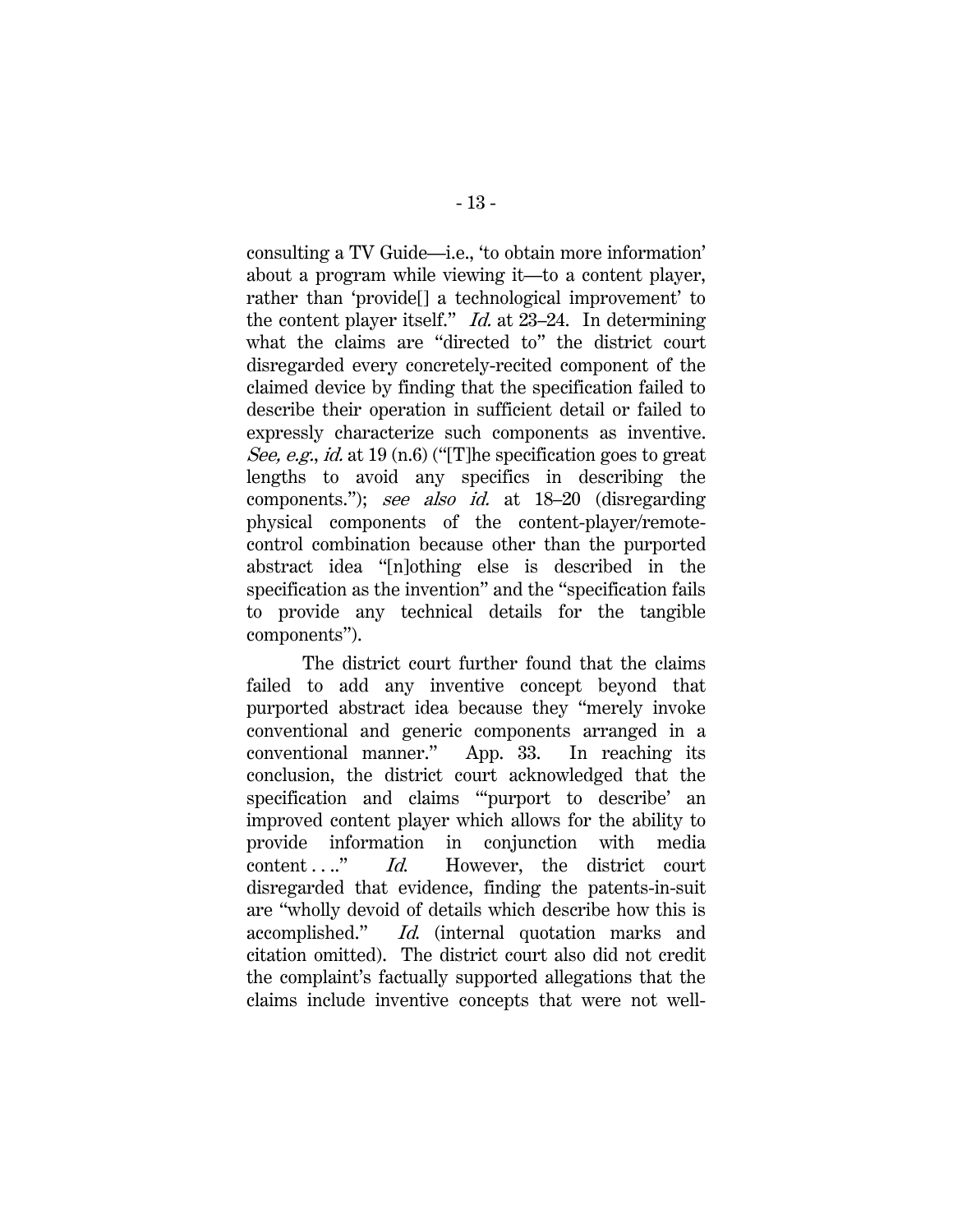understood, routine, and conventional at the time of the invention. Id. at 33–34, 39–41. The district court reasoned that such allegations were "mere conclusory statements," and that the specification conceded the conventionality of certain claimed components. Id. at 34. The district court further relied on evidence outside of the record that it found on an Internet website to support its factual determination that the claimed remote control was conventional. *Id.* at 32–33 (n.9); *Id.* at 41 (n.14).

Interactive Wearables timely appealed from the district court's dismissal order and judgment. The Federal Circuit held oral argument on October 7, 2021. On October 14, 2021, the Federal Circuit affirmed the district court's ineligibility ruling, without explanation, in a judgment pursuant to Federal Circuit Rule 36. App. 1–2. Interactive Wearables timely filed a combined petition for rehearing en banc and panel rehearing, which the Federal Circuit denied on December 20, 2021. Id. at 48–49.

On December 28, 2020, shortly after the district court granted Polar's motion to dismiss Interactive Wearables' complaint, the plaintiff in *American Axle &* Manufacturing v. Neapco Holdings LLC filed a petition for writ of certiorari presenting substantially similar questions as those at issue in this case. See Am. Axle  $\&$ *Mfg., Inc. v. Neapco Holdings, LLC* (No. 20-891). In particular, American Axle identified the following two questions:

> 1. What is the appropriate standard for determining whether a patent claim is "directed to" a patent-ineligible concept under step 1 of the Court's two-step framework for determining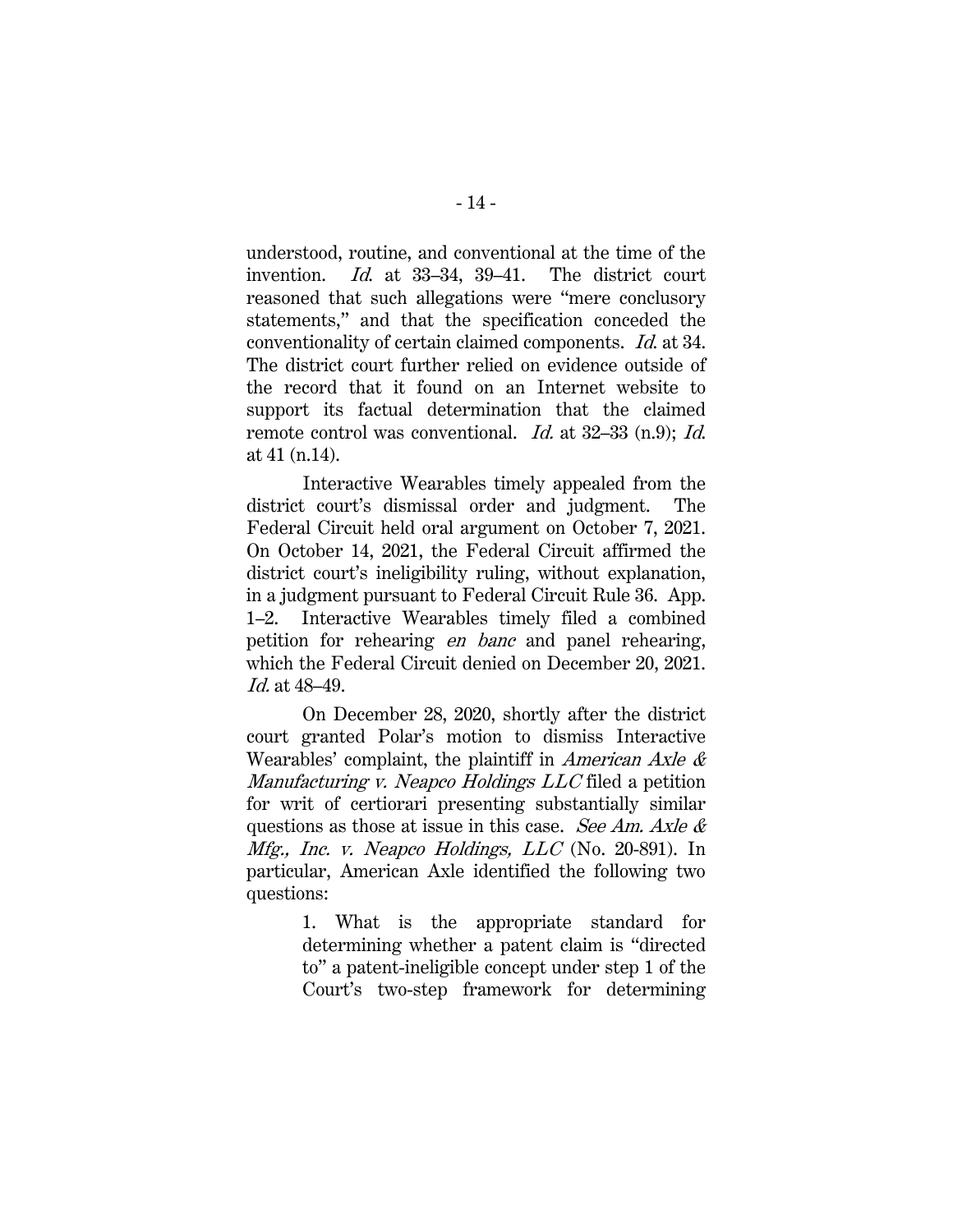whether an invention is eligible for patenting under 35 U.S.C. § 101?

2. Is patent eligibility (at each step of the Court's two-step framework) a question of law for the court based on the scope of the claims or a question of fact for the jury based on the state of art at the time of the patent?

No. 20-891 Pet. i. On May 3, 2021, the Court invited the Acting Solicitor General to file a brief in American Axle stating the views of the United States. The petition in American Axle is still pending.

#### <span id="page-22-0"></span>REASONS FOR GRANTING THE PETITION

### <span id="page-22-1"></span>I. A MERITS DECISION IN AMERICAN AXLE WILL INFORM THE PROPER OUTCOME OF THIS CASE

This petition presents the same questions as the petition for a writ of certiorari filed in American Axle, No. 20-891, and if the Court grants the petition in American Axle, then a merits decision in that case will directly impact the proper disposition of this case. Accordingly, this Court should hold this petition pending final disposition of American Axle and dispose of it as appropriate in light of that decision or grant this petition.

First, if the Court in American Axle decides the question of "the appropriate standard for determining whether a patent claim is 'directed to' a patent-ineligible concept," then the Federal Circuit's judgment in this case will have to be vacated and remanded to apply the standard articulated by the Court. For example, in American Axle, the Federal Circuit held that the patent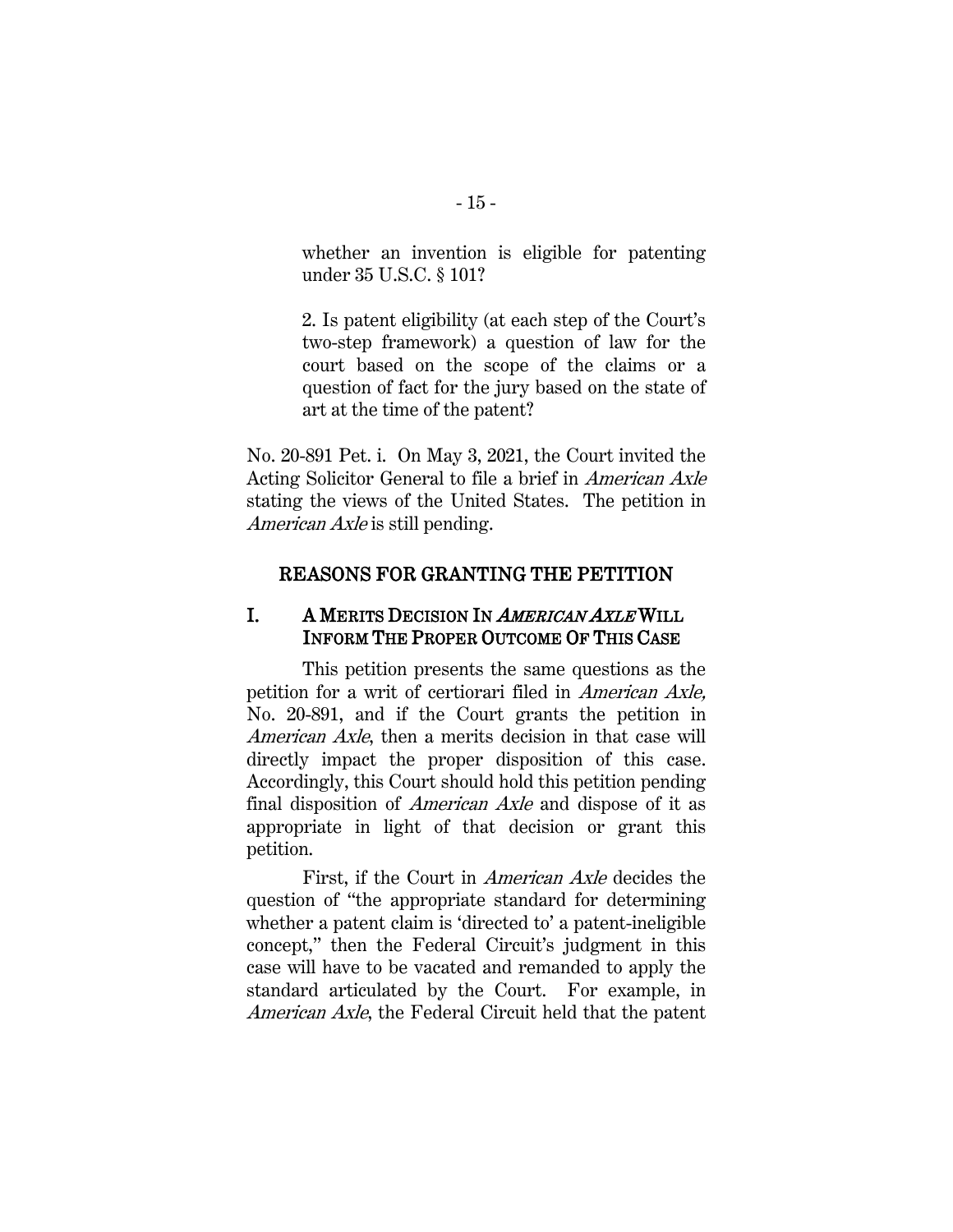claims were ineligible "because they don't teach how to tune a liner." Am. Axle, 967 F.3d at 1316 (Moore, J., dissenting). As Judge Moore aptly noted, in doing so, the majority improperly "imbued § 101 with a new superpower—enablement on steroids." Id. Here too, as detailed more fully *infra*, the district court improperly conducted a quasi-enablement analysis to determine what the claims were directed to at step one of the subject matter eligibility test. Indeed, the district court determined it could disregard claimed components from the "directed to" inquiry because the **specification** allegedly failed to describe such components in enough detail. See, e.g., App. 19 (n.6) ("[T]he specification goes to great lengths to avoid any specifics in describing the components."); see also id. at 20 (disregarding physical components of the content-player/remote-control combination because the "specification fails to provide any technical details for the tangible components").

Second, if the Court in American Axle determines that "patent eligibility (at each step of the Court's twostep framework)" involves a "question of fact for the jury based on the state of art at the time of the patent," that would also impact the proper outcome here. In this case, no factual issues concerning the patent eligibility analysis were presented to a jury. Instead, on a motion to dismiss, the district court made factual determinations about the adequacy of the specification's disclosure to discount the claimed receiver and remote control components from the "directed to" inquiry at step one, and from the inventive concept inquiry at step two. See, e.g., App. 21 (discounting from step one's "directed to" inquiry the entirety of the claimed remote control component based on its factual determination that specification only described the component in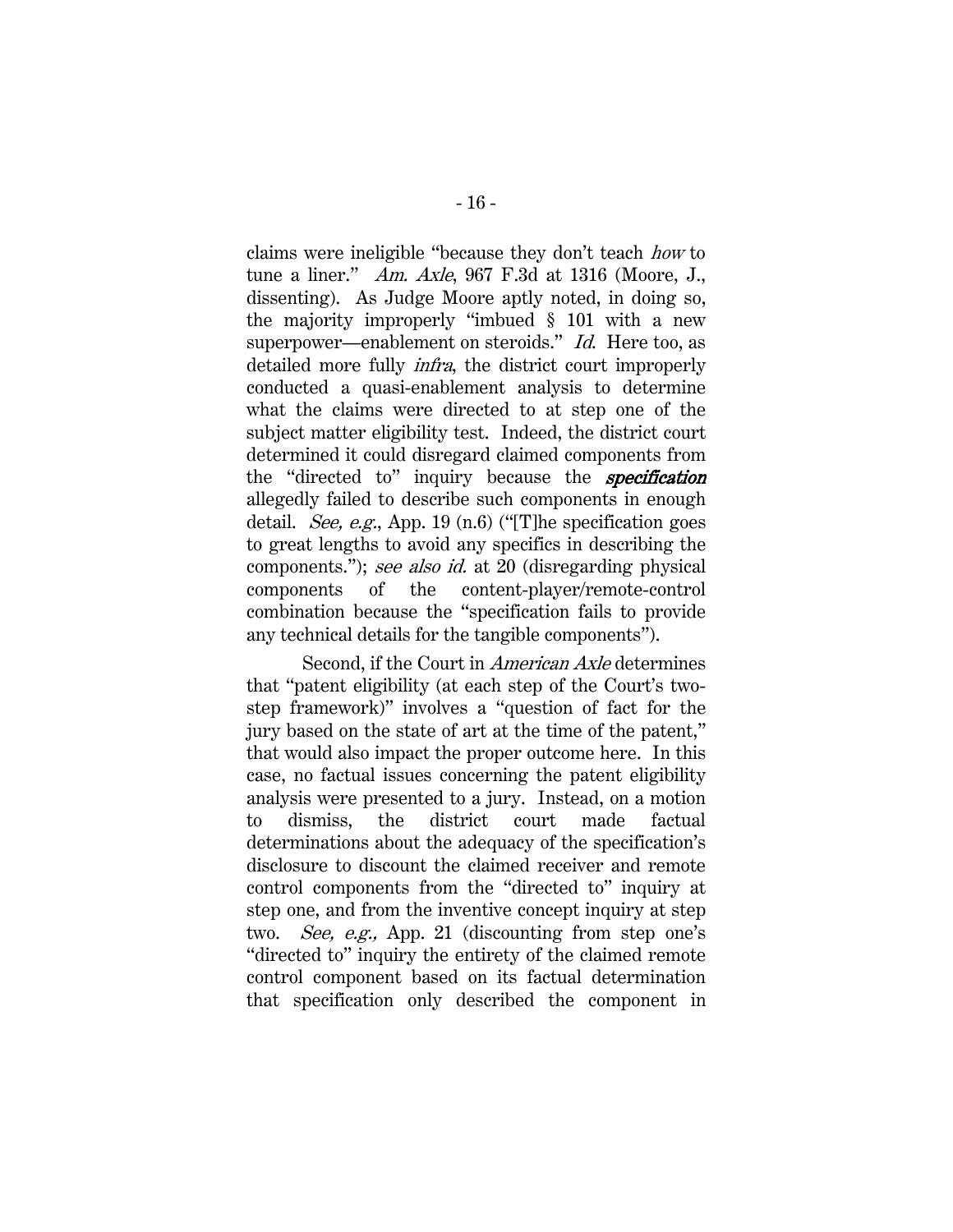"vague terms"); *Id.* at 33 (making a factual determination that none of the claimed components could comprise inventive concept at step two because they were "conventional and generic components arranged in a conventional manner").

Indeed, the district court searched for evidence outside of the record and factually interpreted it against Interactive Wearables' interest on a motion to dismiss to support its factual finding that the claimed remote control was conventional, rather than present such a factual issue to a jury after full development of the factual record. App. 32–33 (n.9) (conducting its own Internet search for prior art to contradict the complaint's factual allegations of unconventionality); Id. at 41 (n.14) (citing results of its Internet search as factual support for its conventionality finding). If the Court determines that questions of fact impact any aspect of the patent eligibility inquiry, then that ruling also would require the Federal Circuit to reconsider this case.

Accordingly, in view of the highly similar issues presented both here and in American Axle, Interactive Wearables respectfully requests that the Court hold this petition pending the outcome in American Axle. If the Court grants the petition in American Axle, then the Court should grant this petition, vacate the judgment below, and remand this case to the Federal Circuit for further proceedings in view of any decision this Court may reach on the merits in *American Axle*.

## <span id="page-24-0"></span>II. THE DECISION BELOW IMPROPERLY CONFLATED ENABLEMENT WITH PATENT ELIGIBILITY

The district court's step one analysis was infected by its legally erroneous use of the specification to erase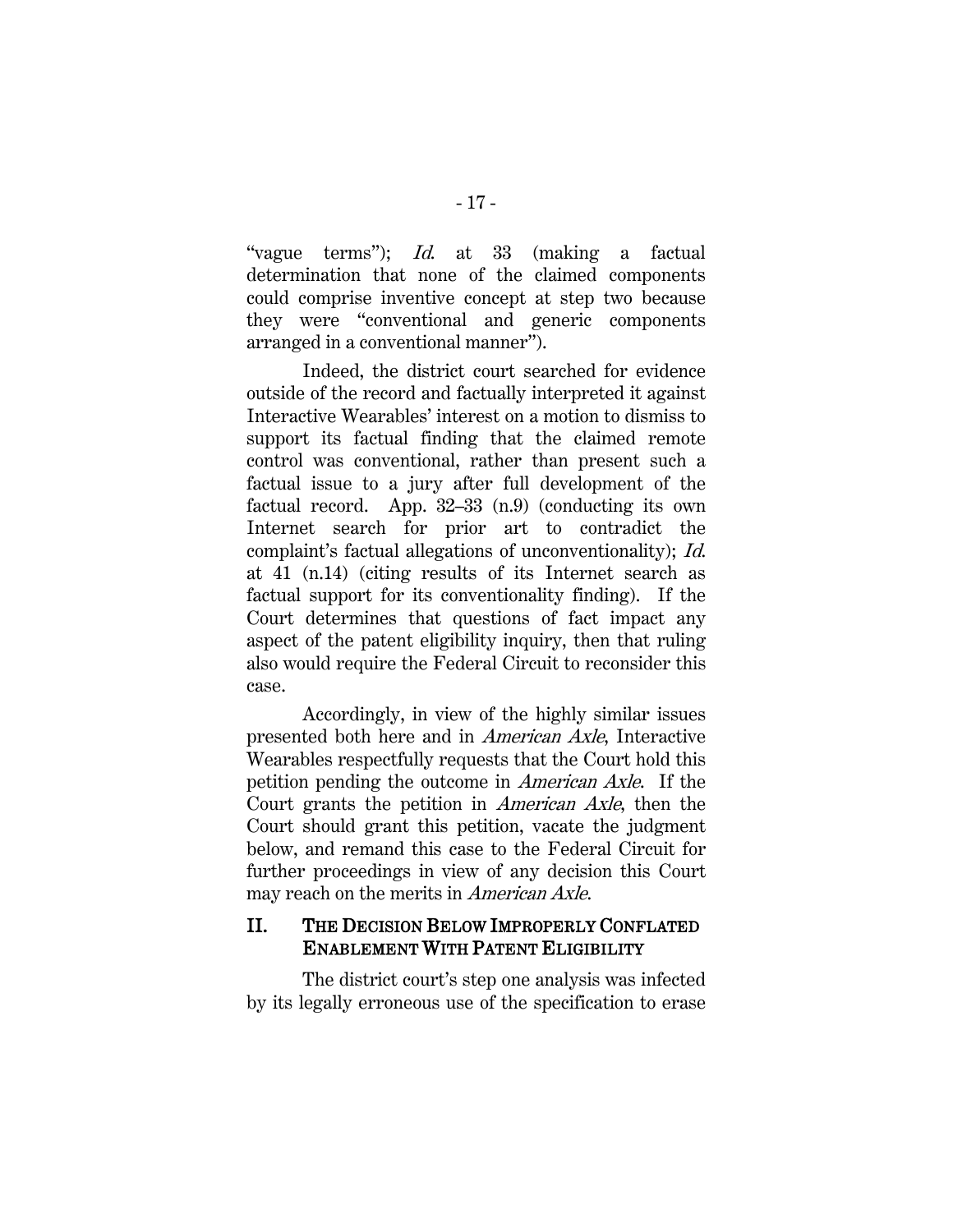every claimed physical component individually, as well as the unconventional arrangement of physical components collectively, from the "directed to" inquiry. Specifically, with respect to the claimed two-way remote control with a display, the district court determined that the **specification** failed to describe such component in enough detail and, therefore, it could be disregarded from the "directed to" inquiry. See, e.g., App. 19 (n.6) ("[T]he specification goes to great lengths to avoid any specifics in describing the components."); see also id. at 18–20 (disregarding physical components of the contentplayer/remote-control combination because other than the purported abstract idea "[n]othing else is described in the specification as the invention" and the "specification fails to provide any technical details for the tangible components"). Such a quasi-enablement analysis as to the level of description in the **specification** of a component recited in the *claims* may be relevant to questions of compliance with Section 112, but it has no place in the Section 101 inquiry.

Indeed, this Court has explained that patent eligibility under Section 101 is separate from the other requirements for patentability under the Patent Act, including the enablement inquiry of Section 112. See Bilski, 561 U.S. at 602 ("The § 101 patent-eligibility inquiry is only a threshold test. Even if an invention qualifies as a process . . . in order to receive the Patent Act's protection the claimed invention must also satisfy 'the conditions and requirements of this title[,]' [which] requirements include that the invention be novel, see § 102, nonobvious, see § 103, and fully and particularly described, see  $\S$  112."); see also Mayo, 566 U.S. at 91 ("These considerations lead us to decline the Government's invitation to substitute §§ 102, 103, and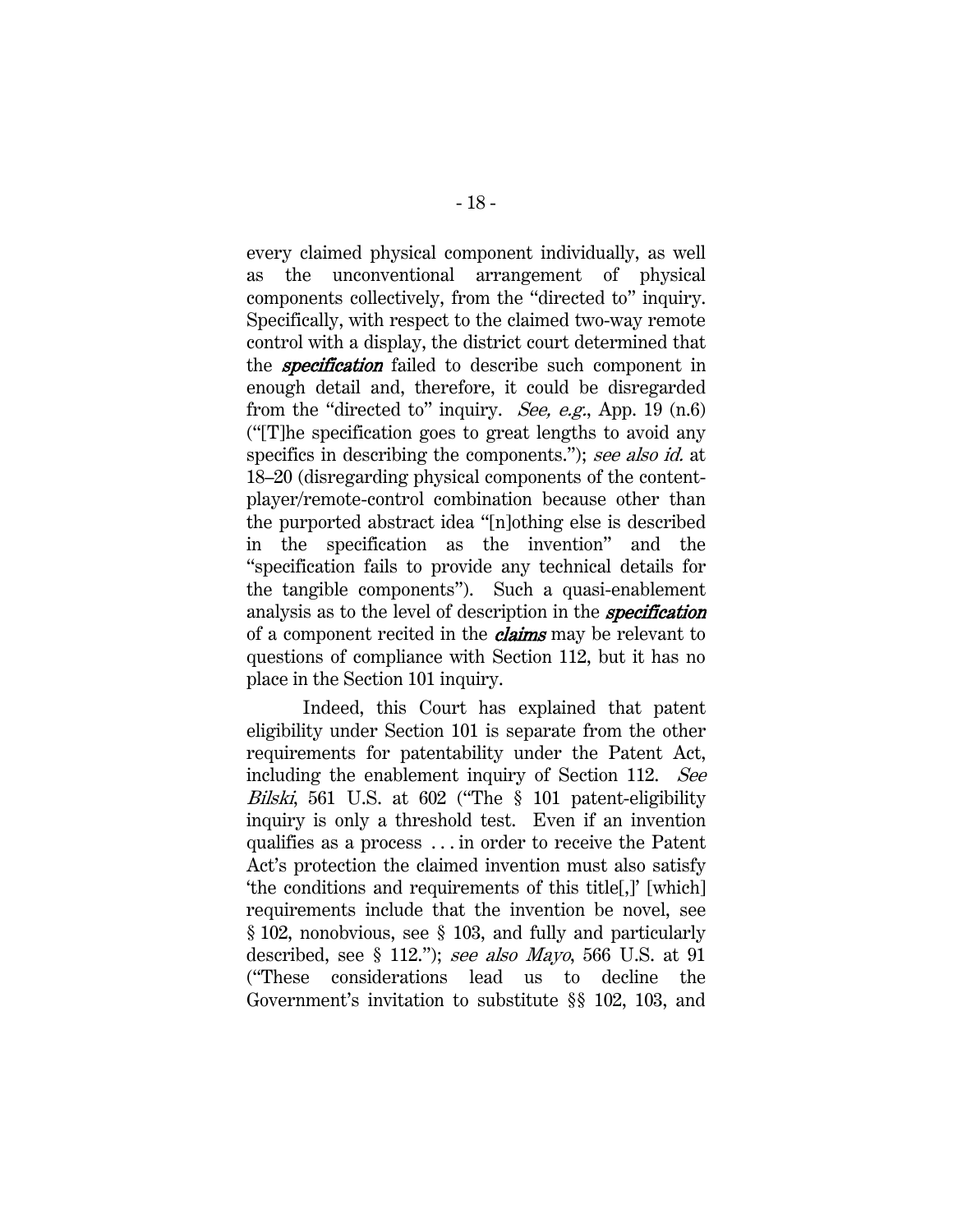112 inquiries for the better established inquiry under  $§ 101."$ ).

The Federal Circuit has similarly recognized that Claims "that are not enabled raise questions of patentability [under Section 112], not eligibility." BASCOM Glob. Internet Servs., Inc. v. AT&T Mobility LLC, 827 F.3d 1341, 1354 (Fed. Cir. 2016) (Newman, J., concurring). The Federal Circuit has further indicated that the question of a specification's level of detail should not play a role in the Section 101 inquiry. See Visual Memory LLC v. NVIDIA Corp., 867 F.3d 1253, 1261 (Fed. Cir. 2017) (recognizing enablement plays no role in whether a claim satisfies Section 101). In particular, the Federal Circuit has held that there are "two different 'how' requirements in patent law." Am. Axle, 967 F.3d at 1302. According to the Federal Circuit, Section 101 has a "how" requirement "that the claim itself...must" go beyond stating a functional result; it must identify 'how' that functional result is achieved by limiting the claim scope to structures specified at some level of concreteness." Id. But the other "distinct 'how' requirement" relates to the separate question of enablement under Section 112 and analyzes whether the specification "set[s] forth enough information for a relevant skilled artisan to be able to make and use the claimed structures or perform the claimed actions." Id.

Here, the district court did not find that the claims fail to specify the relevant components "at some level of concreteness." There was no dispute that the claims on their face recite such components in a sufficiently concrete manner. Instead, the district court focused on the separate enablement inquiry concerning the **specification's** level of detail of such components' operation. That was a clear legal error. Am. Axle, 967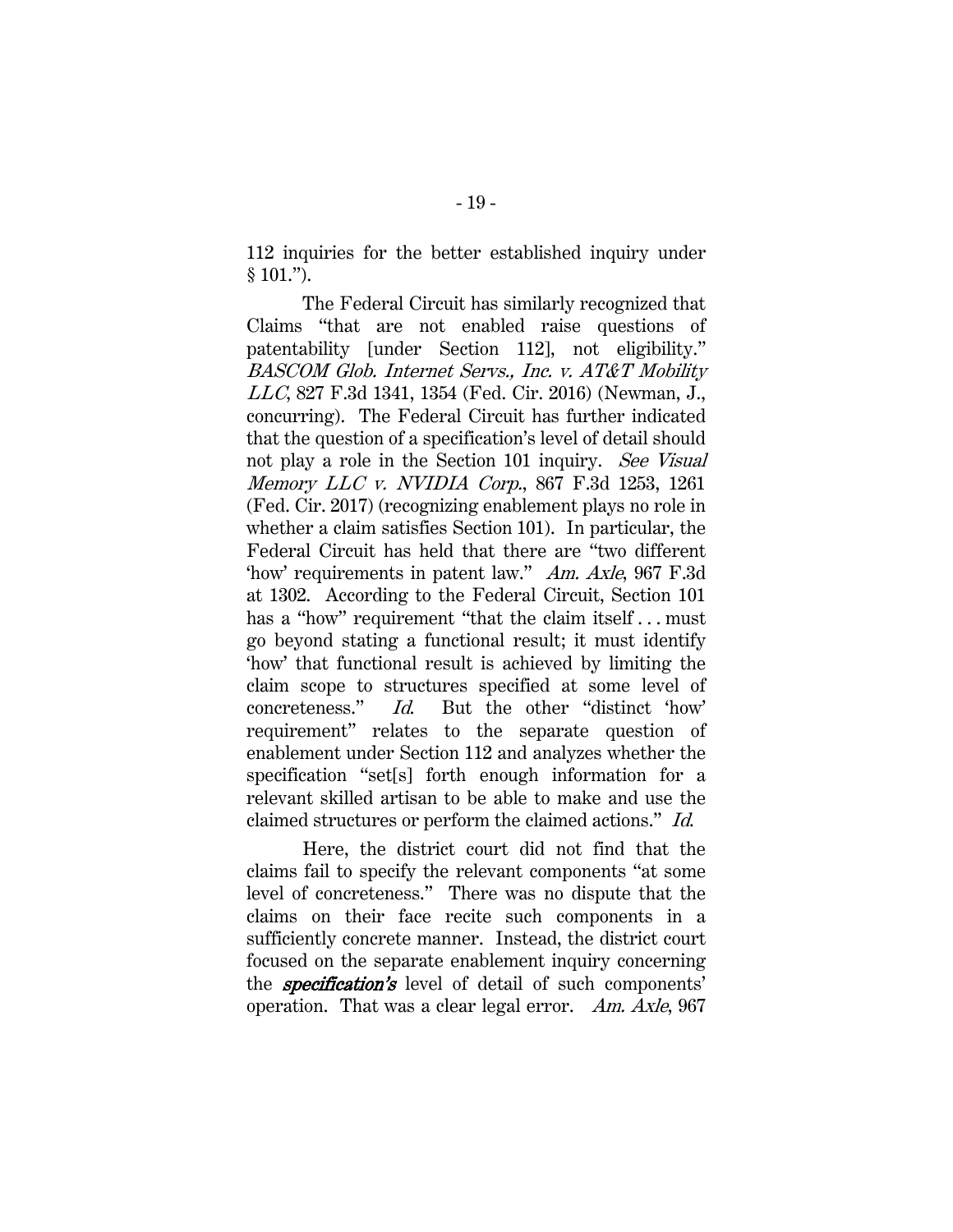F.3d at 1302 (Section 101 is not concerned with "whether the specification has adequately described how to make and use the concretely claimed structures."). Precedent offers no support for the proposition that a claim, which on its face is directed to a combination of concrete components, can be transformed into an abstract idea merely by looking to the specification's level of detail regarding such components. In fact, if the specification were **silent** about each of the claimed components, that might mean that the claim lacks adequate support under Section 112, but that should have no bearing on whether the claim satisfies Section 101. It certainly could not transform the claimed unconventional arrangement of concrete components into an abstract idea.

Moreover, this Court has taught that the very concern that drives the abstract idea exception is "one of pre-emption" and that the exception is meant to ensure that "patent law not inhibit further discovery by improperly tying up the future use of these building blocks of human ingenuity." Alice, 573 U.S. at 216 (internal quotation marks and citation omitted). Here, the district court recognized the two-way remote control content player combination claims would not pre-empt the alleged abstract idea of "providing information in conjunction with media content." See App. 28 (recognizing that Interactive Wearables' claims "would not cover any content player capable of providing information alongside content" because the claimed combination requires a content-player that can be "controlled by another device with a display").

The district court's reliance on the specification's level of detail, rather than the lack of pre-emption concerns, implicates the very issue with which Judge Moore disagreed in *American Axle*: "[t]he majority's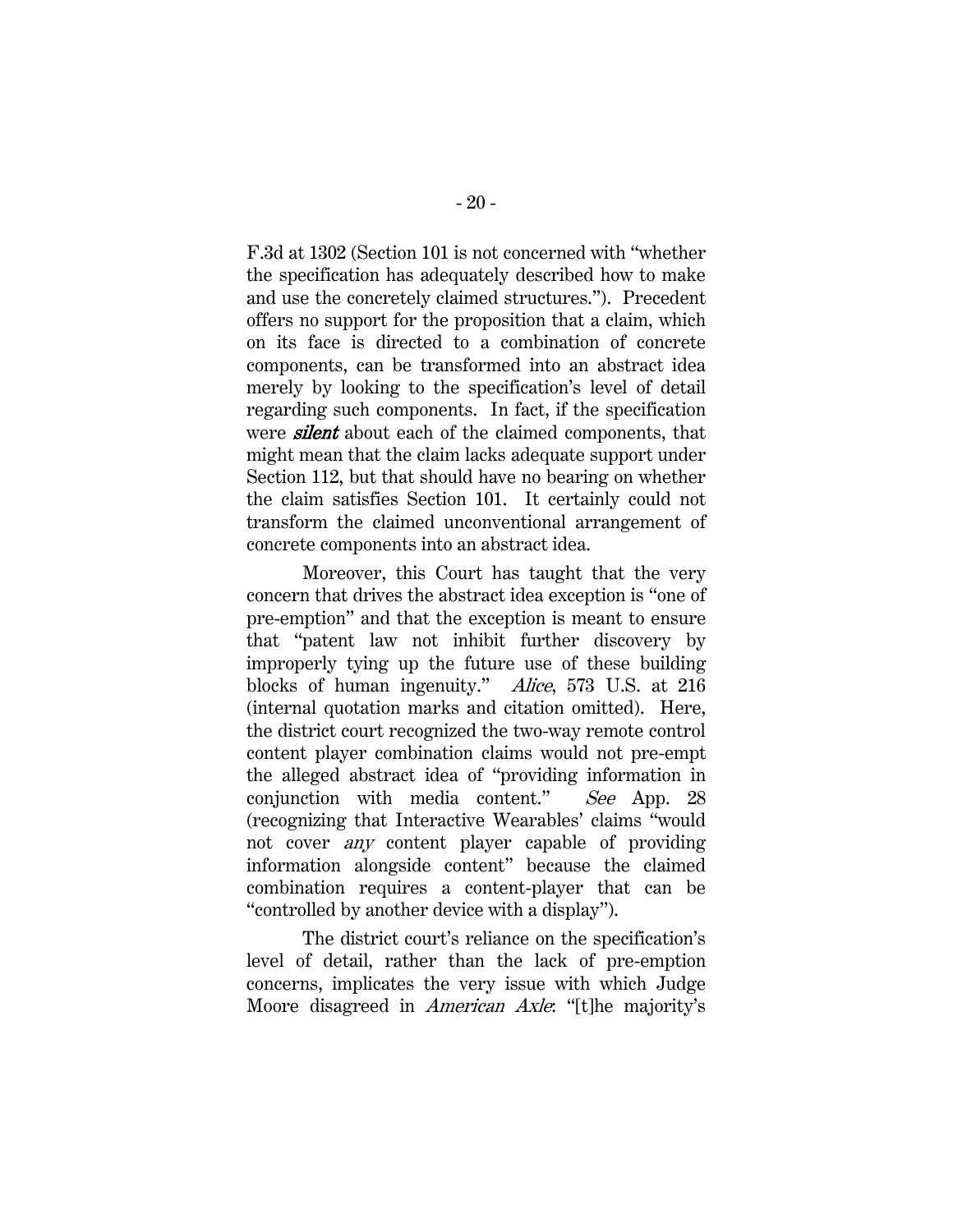concern is not preemption  $\dots$  (which should be the focus), but rather that the claims do not teach a skilled artisan how to tune a liner without trial and error." Am. Axle, 967 F.3d at 1316 (Moore, J., dissenting). By affirming the district court's decision without opinion, the panel below has effectively endorsed the improper quasi-enablement ineligibility analysis that is causing division at the Federal Circuit. Am. Axle, 977 F.3d at 1382 (Moore, J., concurring) ("What we have here is worse than a circuit split—it is a court bitterly divided.").

This Court should grant certiorari to clarify that step one of the patent eligibility test cannot be determined by a quasi-enablement inquiry into the level of description in the **specification** of components that are concretely recited in the *claims*. This Court's precedent includes no such analysis at step one. See Alice, 573 U.S. at 218-21. Moreover, the Federal Circuit has expressly held that analyzing whether a specification details "how" a claimed limitation is achieved is not part of the patent eligibility inquiry. See Am. Axle, 967 F.3d at 1302.

# <span id="page-28-0"></span>III. THE QUESTION OF RELIANCE ON THE SPECIFICATION'S LEVEL OF DETAIL IN THE ABSTRACT IDEA INQUIRY IS AN IMPORTANT AND RECURRING ISSUE

The issue of whether courts can conduct a quasienablement inquiry to determine what a claim is "directed to" as part of the abstract idea analysis is critically important to the patent system. As referenced above, for example, Judge Moore recognized in American Axle that the majority's decision "has imbued § 101 with a new superpower—enablement on steroids . . [which] is certain to cause confusion for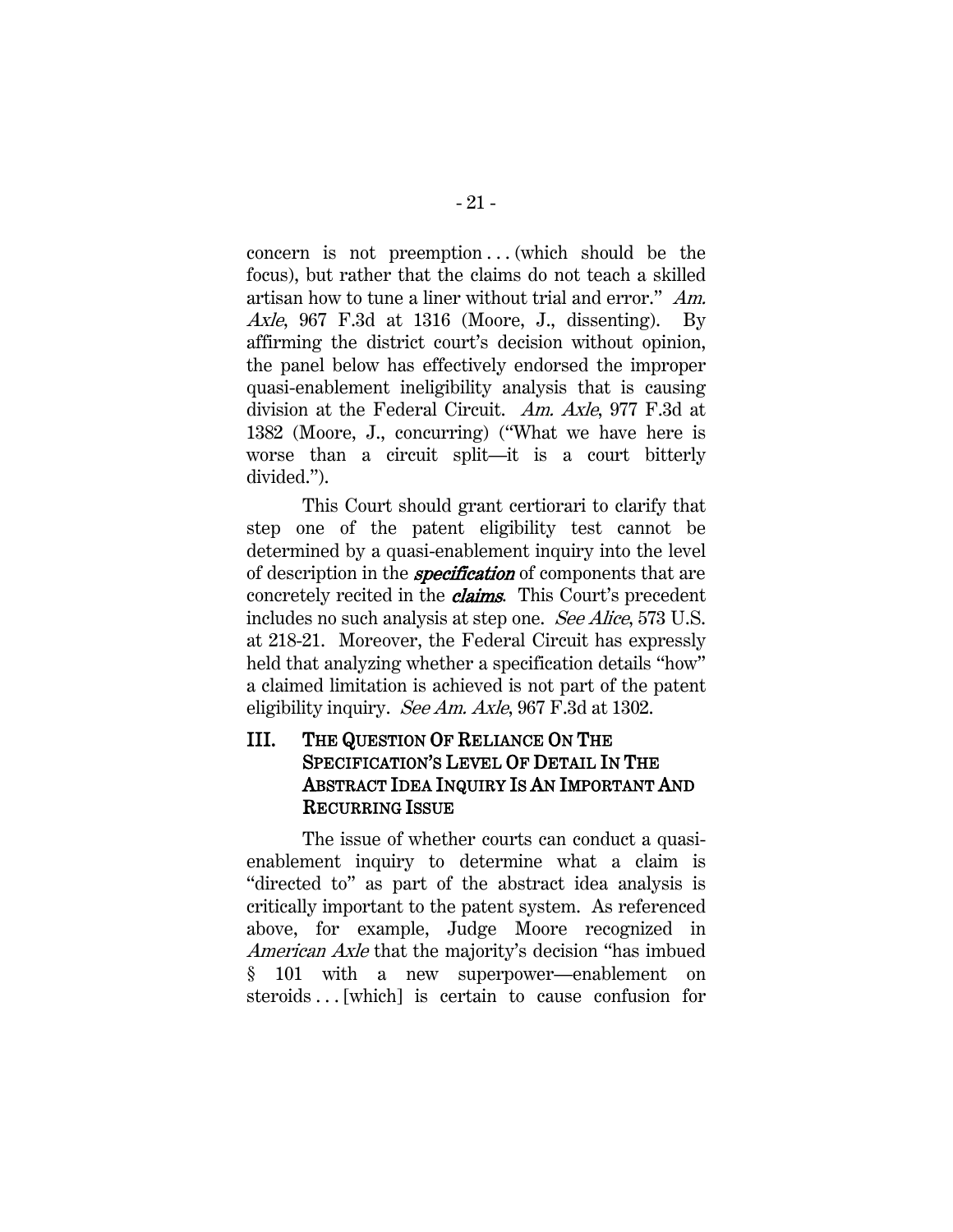future cases." Am. Axle, 967 F.3d at 1305 (Moore, J., dissenting).

More broadly, as Judge Moore also noted, the Federal Circuit's inability to consistently apply this Court's Section 101 jurisprudence has caused it to become "bitterly divided" on Section 101. Am. Axle, 977 F.3d at 1382 (Moore, J., concurring). This observation is consistent with the recent numerous calls from many different areas of the patent landscape to bring clarity and consistency to the state of the law of patent eligibility. American Axle's petition accurately details the uncertainty and turmoil caused by the recent patent eligibility jurisprudence. See Am. Axle petition, case no. 20-891, pp. 27–33 (Dec. 28, 2020) ("The entire patent system is calling for guidance from the Court.").

The issue of whether courts can substitute the Section 101 inquiry with a quasi-enablement inquiry, as the district did here, is also a recurring issue. Indeed, several recently filed petitions to this Court, in addition to American Axle, have effectively raised the same issue. See Pet. for Writ of Cert. in *iLife Techs., Inc. v.* Nintendo of Am., Inc., No. 20-1760 (June 14, 2021) at p. 13; Pet. for Writ of Cert. in VoIP-Pal.com, Inc. v. Apple, Inc., et al., No. 20-1809 (June 25, 2021) at pp. 17–32; Pet. for Writ of Cert. in WhitServe LLC v. Dropbox, Inc., No. 21-812 (November 24, 2021) at pp. 25–29; Pet. for Writ of Cert. in Gabara v. Facebook, Inc., No. 21-1106 (February 7, 2022) at pp. 18–22.

This issue will likely keep recurring until this Court grants certiorari and provides guidance that will discourage the Federal Circuit and district courts from importing enablement concerns into the abstract idea inquiry of Section 101.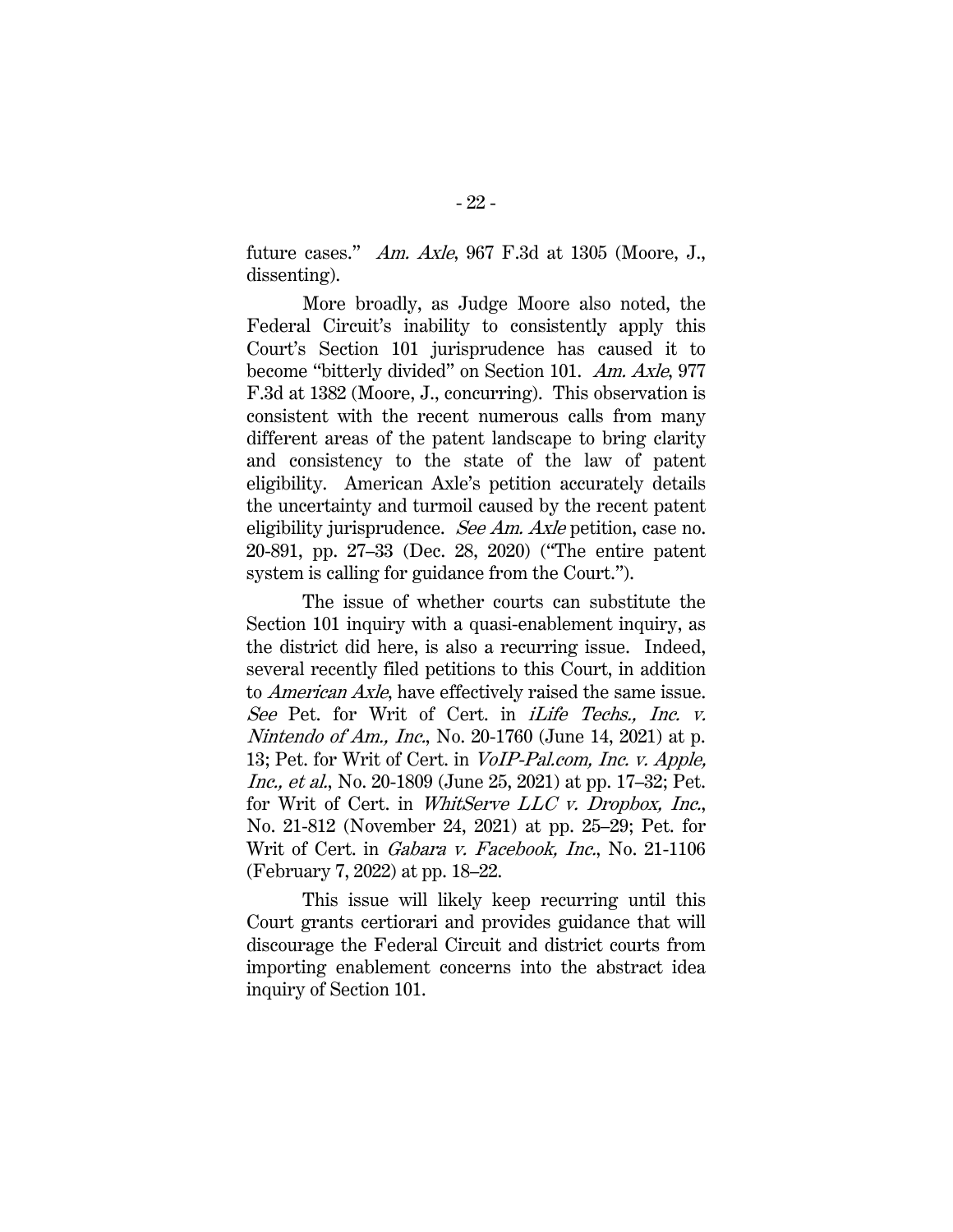### <span id="page-30-0"></span>IV. THIS CASE WOULD BE A GOOD VEHICLE FOR REVIEW

The Federal Circuit summarily affirmed the district court's determination that the claims' concretelyrecited content-player/remote-control combination is an unpatentable abstract idea. In particular, the district court held that the claims are directed to the abstract idea of "providing information in conjunction with media content, 'applied to the context' of content players." App. 22. Until the recent chaos in Section 101 jurisprudence, it would have been unthinkable to consider such a "mechanical and electronic device of defined structure and mechanism," Yu v. Apple Inc., 1 F.4th 1040, 1046 (Fed. Cir. 2021) (Newman, J., dissenting), to be nothing more than an abstract idea, and certiorari is necessary to clarify that the Federal Circuit has overreached.

The Federal Circuit in *American Axle* similarly held that subject matter that not long ago would not reasonably have even been challenged as ineligible—a process directed to reducing vibration in a motor vehicle driveshaft—was nevertheless ineligible. Yet the Federal Circuit did so in that case under the "law of nature" exception to Section 101—different from the "abstract idea" exception at issue here. By considering the eligibility of the patents-in-suit in this case and American Axle at the same time—two cases that involve different Section 101 exceptions and different technologies—the Court can fashion a test that can be consistently applied in cases involving the different exceptions to Section 101 across a wide range of technologies.

Moreover, in certain respects, this case presents an even better vehicle for review than American Axle.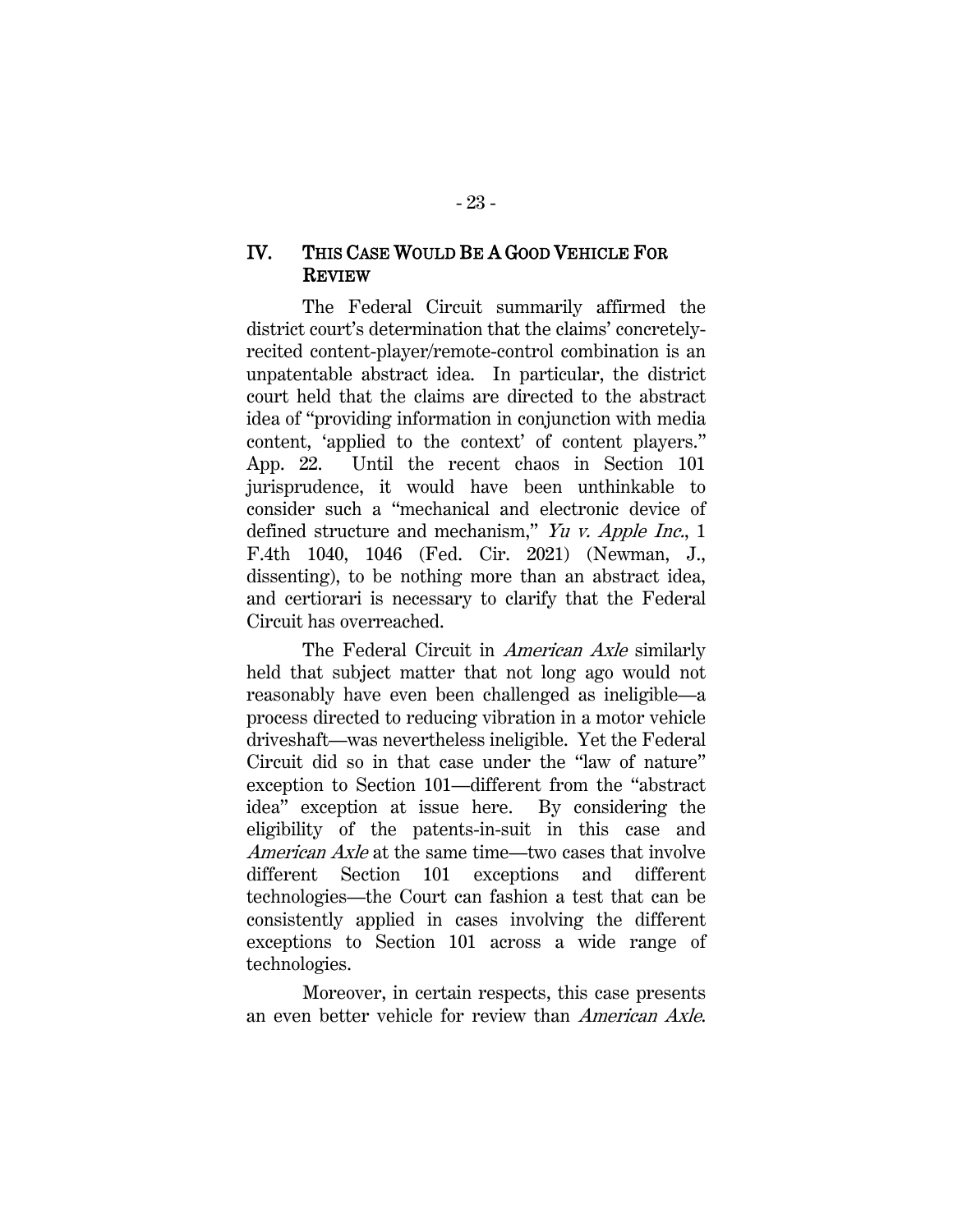The patents-in-suit here involve relatively straightforward and understandable technology—a content player for audio or video content with a series of concretely-recited components for implementing various recited features. Unlike in American Axle, there is no question surrounding whether the claims are directed to a complex mathematical formula. Further, the claimed content player here is a consumer hardware electronics device. Section 101 challenges to such types of inventions—unthinkable until recently—have become more prevalent in today's confusing subject matter eligibility jurisprudence. See, e.g., Yu, 1 F.4th 1040 (Section 101 challenge to claims directed to a digital camera.). Accordingly, the Court's analysis in resolving this petition would likely be applicable to numerous subject matter eligibility challenges concerning such inventions.

And, as referenced above, unlike American Axle, this case involves the "abstract ideas" exception to Section 101. The "abstract ideas" exception is more commonly invoked in eligibility challenges than the "laws of nature" exception at issue in *American Axle*.

Finally, the Federal Circuit's decision not to issue an opinion explaining its reasons for affirmance here should not discourage the Court from granting certiorari. "[T]he Court grants certiorari to review unpublished and summary decisions with some frequency." Stephen M. Shapiro et al., Supreme Court Practice 264 (10th ed. 2013). For example, this Court recently granted certiorari in a case involving a patent dispute where, like here, the Federal Circuit did not issue a written opinion. See Oil States Energy Servs., LLC v. Greene's Energy Grp., LLC No. 16-712, 137 S.Ct. 2239 (U.S. June 12, 2017). At least one former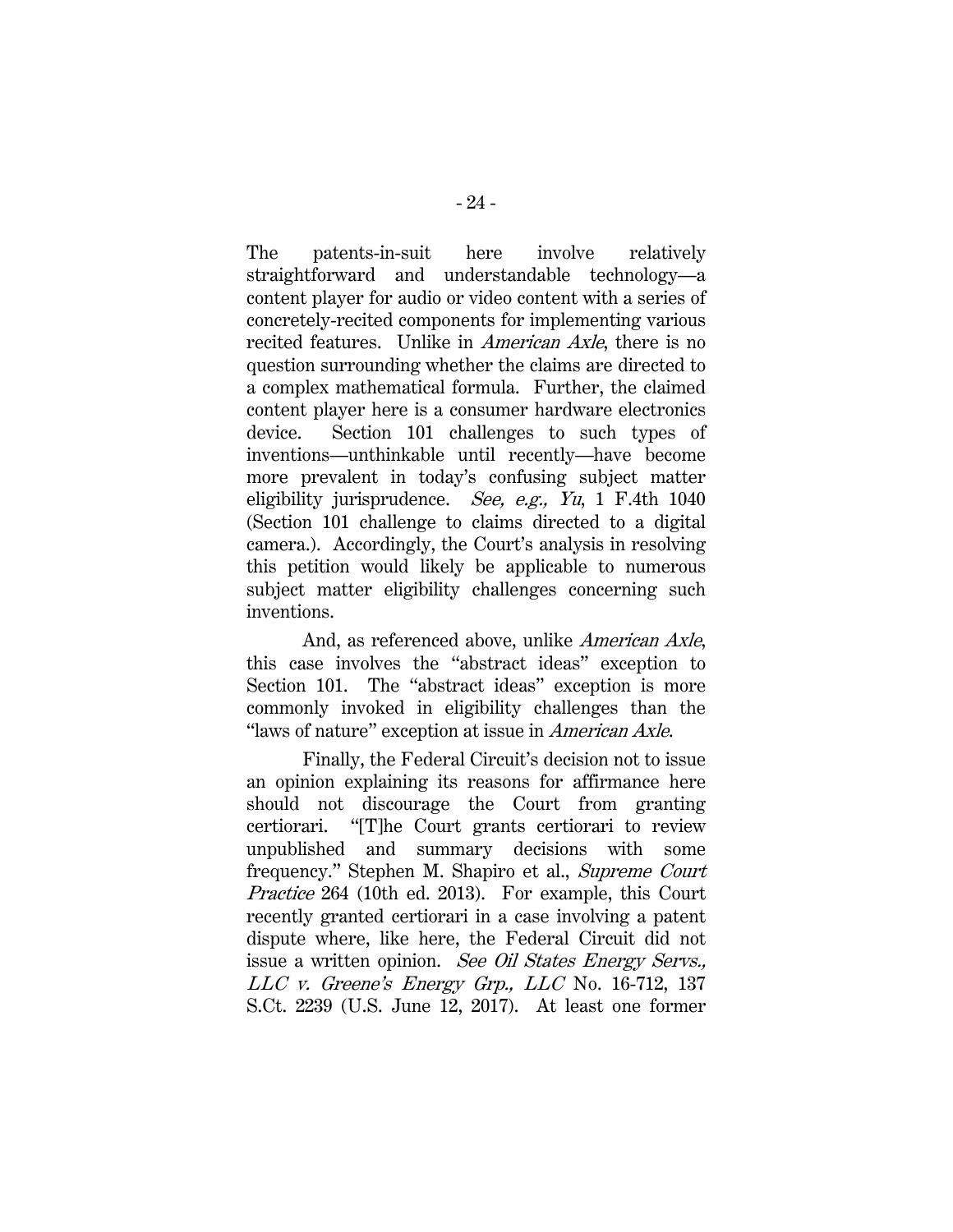justice "tend[ed] to vote to grant more on unpublished opinions, on the theory that occasionally judges will use the unpublished opinion as a device to reach a decision that might be a little hard to justify." J. Cole & E. Bucklo, A Life Well Lived: An Interview with Justice John Paul Stevens, 32 Litigation 8, 67 (Spring 2006). Here, the oral argument before the Federal Circuit indicates that the panel may have experienced such difficulty justifying its decision. Indeed, when questioning Interactive Wearables' counsel about the specification's level of detail regarding the claimed remote control component, one panel member acknowledged: "I know I sound like I'm talking about enablement, I know, I understand the problem." Fed. Cir. Oral Argument at 15:30–46 (Oct. 7, 2021) available at

https://oralarguments.cafc.uscourts.gov/default.aspx?fl= 21-1491 10072021.mp3. Still, the Federal Circuit chose to affirm but not to explain its reasons for affirmance.

Even without a written opinion from the Federal Circuit, however, the district court's opinion raises strikingly similar issues to those in American Axle. Accordingly, Interactive Wearables respectfully requests the Court grant certiorari to address the important issues raised in this petition.

#### **CONCLUSION**

<span id="page-32-0"></span>In conclusion, Interactive Wearables respectfully requests that this petition be held pending the disposition of the petition in American Axle and any further proceedings in that case. If the Court grants the American Axle petition, then it should grant this petition, vacate the judgment of the Federal Circuit, and